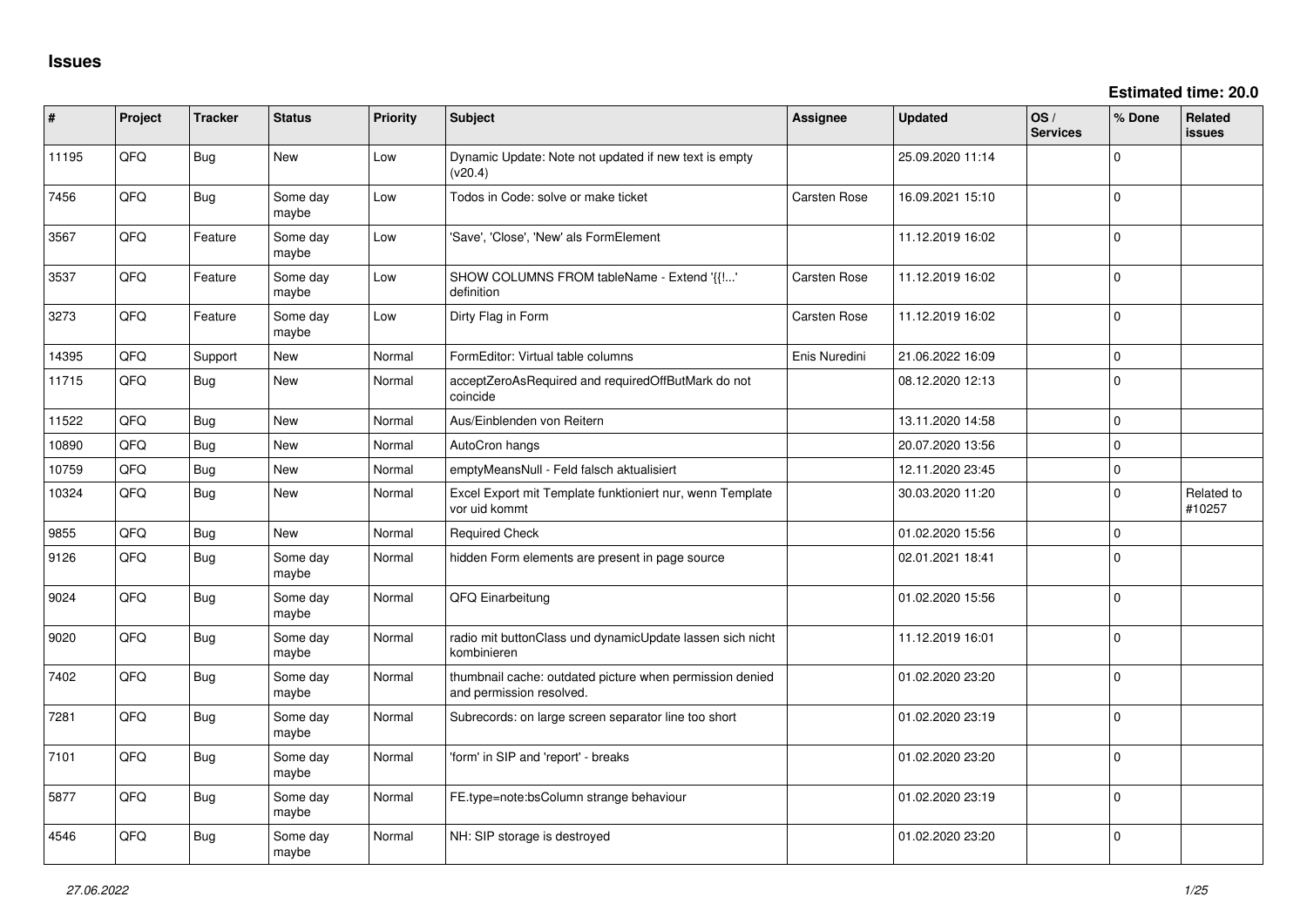| #     | Project | <b>Tracker</b> | <b>Status</b>     | <b>Priority</b> | Subject                                                                                                                                                  | <b>Assignee</b>     | <b>Updated</b>   | OS/<br><b>Services</b> | % Done      | Related<br>issues                           |
|-------|---------|----------------|-------------------|-----------------|----------------------------------------------------------------------------------------------------------------------------------------------------------|---------------------|------------------|------------------------|-------------|---------------------------------------------|
| 4441  | QFQ     | <b>Bug</b>     | Some day<br>maybe | Normal          | \$ SERVER Vars sollten nur aus dem Store genommen<br>werden - Code entsprechend anpassen.                                                                |                     | 11.12.2019 16:02 |                        | $\Omega$    |                                             |
| 4138  | QFQ     | Bug            | Some day<br>maybe | Normal          | _style fehlt                                                                                                                                             |                     | 11.12.2019 16:03 |                        | $\Omega$    |                                             |
| 4122  | QFQ     | Bug            | Some day<br>maybe | Normal          | file: Render Mode hat keinen Effekt                                                                                                                      |                     | 11.12.2019 16:03 |                        | $\Omega$    |                                             |
| 13647 | QFQ     | Bug            | <b>New</b>        | Normal          | Autofocus funktioniert nicht auf Chrome                                                                                                                  | Benjamin Baer       | 19.03.2022 17:44 |                        | $\mathbf 0$ |                                             |
| 13528 | QFQ     | Bug            | New               | Normal          | gfg.io > releases: es wird kein neues Release angelegt                                                                                                   | Benjamin Baer       | 19.03.2022 17:46 |                        | $\Omega$    |                                             |
| 9898  | QFQ     | Bug            | Feedback          | Normal          | Formular trotz Timeout gespeichert                                                                                                                       | Benjamin Baer       | 01.02.2020 15:56 |                        | $\mathbf 0$ |                                             |
| 9535  | QFQ     | Bug            | Feedback          | Normal          | Report:  AS '_vertical' - column to wide - vertical >> rot45,<br>rot <sub>90</sub>                                                                       | Benjamin Baer       | 01.02.2020 15:56 |                        | $\Omega$    |                                             |
| 6566  | QFQ     | Bug            | Priorize          | Normal          | Link Function 'delete': provided parameter missing on page<br>reload                                                                                     | Benjamin Baer       | 03.01.2022 08:08 |                        | $\Omega$    |                                             |
| 6140  | QFQ     | Bug            | Priorize          | Normal          | QFQ DnD Sort: Locked fields                                                                                                                              | Benjamin Baer       | 21.03.2022 09:56 |                        | 0           |                                             |
| 4457  | QFQ     | <b>Bug</b>     | Priorize          | Normal          | typeahead: pressing return to select an item, saves the form<br>and closes the form.                                                                     | Benjamin Baer       | 03.01.2022 08:01 |                        | $\Omega$    | Related to<br>#4398                         |
| 4454  | QFQ     | Bug            | Some day<br>maybe | Normal          | Required Elements: multiple elements in a row - whole row<br>marked if only one input is empty.                                                          | Benjamin Baer       | 01.02.2020 23:20 |                        | $\Omega$    |                                             |
| 4398  | QFQ     | Bug            | Some day<br>maybe | Normal          | Typeahead: mouse click in a prefilled input opens a single<br>item dropdown with the current value - click on it seems to<br>set the value, not the key. | Benjamin Baer       | 01.02.2020 23:20 |                        | $\Omega$    | Related to<br>#4457                         |
| 2665  | QFQ     | Bug            | Priorize          | Normal          | Dynamic Update funktioniert nicht, wenn beim<br>entsprechenden FormElement eine size angegeben ist.                                                      | Benjamin Baer       | 03.01.2022 08:12 |                        | 30          |                                             |
| 2063  | QFQ     | Bug            | Some day<br>maybe | Normal          | Pills auf 'inaktiv' setzen falls keine Element auf dem Pill<br>sichtbar sind.                                                                            | Benjamin Baer       | 11.12.2019 16:03 |                        | $\Omega$    | Related to<br>#3752                         |
| 14323 | QFQ     | Bug            | In Progress       | Normal          | Report: render=both single - no impact                                                                                                                   | <b>Carsten Rose</b> | 19.06.2022 18:31 |                        | $\Omega$    |                                             |
| 14305 | QFQ     | Bug            | New               | Normal          | Inline Report editing does not create history entries                                                                                                    | <b>Carsten Rose</b> | 10.06.2022 11:55 |                        | $\mathbf 0$ |                                             |
| 14304 | QFQ     | <b>Bug</b>     | New               | Normal          | table sorter view safer does not work                                                                                                                    | <b>Carsten Rose</b> | 10.06.2022 11:49 |                        | $\mathbf 0$ |                                             |
| 14283 | QFQ     | <b>Bug</b>     | Priorize          | Normal          | HEIC / HEIF convert doesn't trigger                                                                                                                      | <b>Carsten Rose</b> | 19.06.2022 16:37 |                        | $\mathbf 0$ |                                             |
| 14233 | QFQ     | Bug            | New               | Normal          | AS link: question - HTML is not rendered                                                                                                                 | <b>Carsten Rose</b> | 28.05.2022 11:02 |                        | $\mathbf 0$ |                                             |
| 14175 | QFQ     | Bug            | In Progress       | Normal          | Opening a form with no QFQ Session cookie fails                                                                                                          | <b>Carsten Rose</b> | 03.06.2022 10:40 |                        | 0 I         |                                             |
| 14091 | QFQ     | Bug            | New               | Normal          | inconsistent template path for twig                                                                                                                      | Carsten Rose        | 19.04.2022 18:36 |                        | 0           |                                             |
| 14077 | QFQ     | <b>Bug</b>     | New               | Normal          | As link: Attribute 'class' missing by r:1 and r:3 - but should<br>set                                                                                    | Carsten Rose        | 28.05.2022 11:02 |                        | $\Omega$    | Related to<br>#5342,<br>Related to<br>#4343 |
| 13706 | QFQ     | Bug            | New               | Normal          | Wrong CheckType in FieldElement LastStatus of Form Cron                                                                                                  | Carsten Rose        | 21.01.2022 18:20 |                        | 0           |                                             |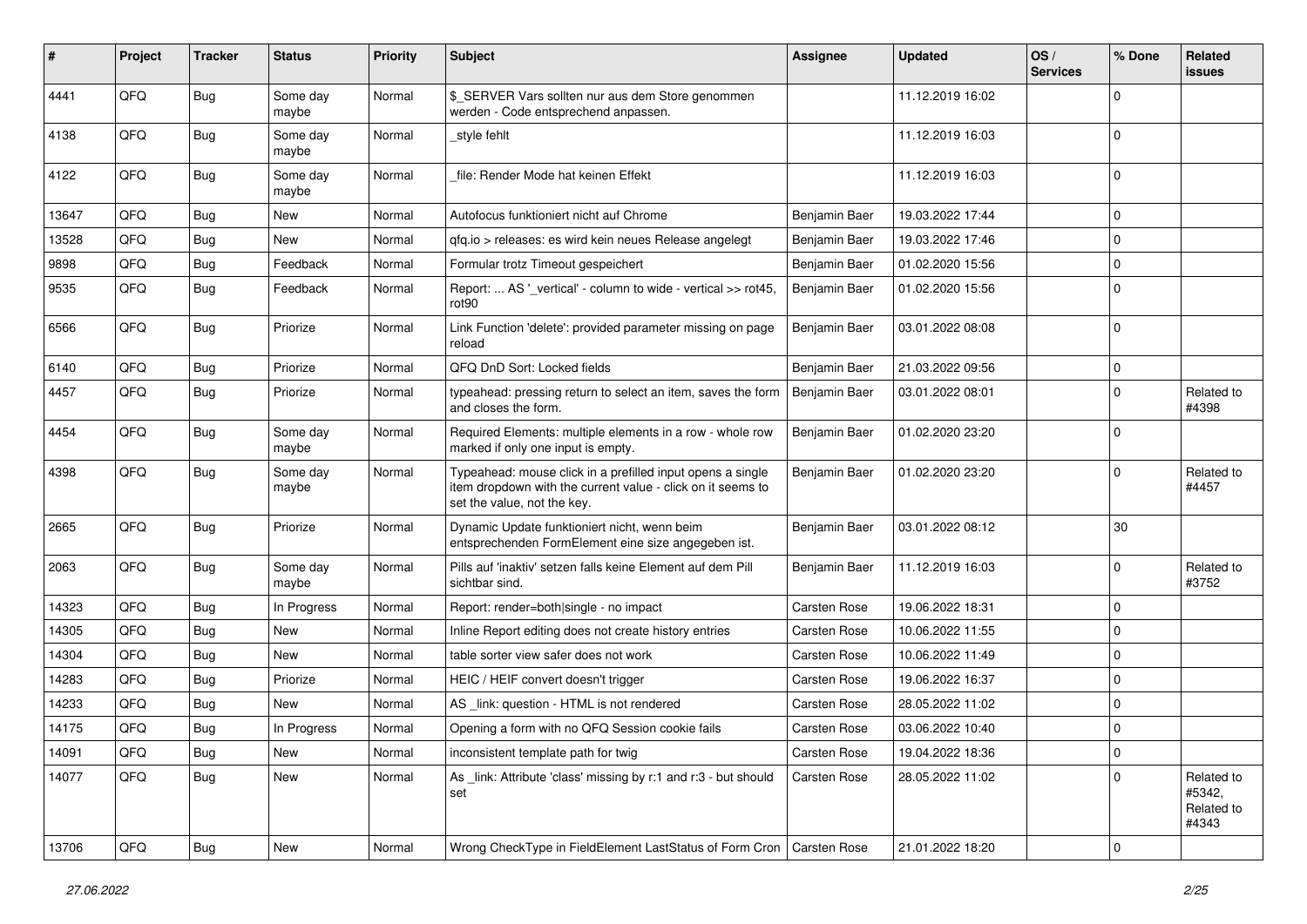| #     | Project | <b>Tracker</b> | <b>Status</b> | <b>Priority</b> | <b>Subject</b>                                                                                                                                      | <b>Assignee</b>     | <b>Updated</b>   | OS/<br><b>Services</b> | % Done      | Related<br>issues                             |
|-------|---------|----------------|---------------|-----------------|-----------------------------------------------------------------------------------------------------------------------------------------------------|---------------------|------------------|------------------------|-------------|-----------------------------------------------|
| 13659 | QFQ     | Bug            | <b>New</b>    | Normal          | wrong sanitize class applied to R-store                                                                                                             | <b>Carsten Rose</b> | 15.01.2022 14:23 |                        | $\Omega$    |                                               |
| 13592 | QFQ     | Bug            | New           | Normal          | QFQ Build Queue: das vergeben von Tags klappt nicht. Es<br>werden keine Releases gebaut.                                                            | <b>Carsten Rose</b> | 19.03.2022 17:45 |                        | $\Omega$    |                                               |
| 13460 | QFQ     | Bug            | New           | Normal          | Doc: Password set/reset  password should not processed<br>with 'html encode'                                                                        | Carsten Rose        | 19.03.2022 17:46 |                        | I٥          |                                               |
| 13451 | QFQ     | Bug            | <b>New</b>    | Normal          | Character Counter / Max Character: Problem in Safari                                                                                                | Carsten Rose        | 15.04.2022 17:18 |                        | $\Omega$    |                                               |
| 13332 | QFQ     | Bug            | New           | Normal          | Multi Form: Required Felder werden visuell nicht markiert.                                                                                          | <b>Carsten Rose</b> | 19.03.2022 17:47 |                        | $\Omega$    |                                               |
| 13331 | QFQ     | Bug            | New           | Normal          | Multi Form: Clear Icon misplaced                                                                                                                    | <b>Carsten Rose</b> | 19.03.2022 17:47 |                        | $\Omega$    |                                               |
| 12716 | QFQ     | Bug            | New           | Normal          | template group: Pattern only applied to first instance                                                                                              | Carsten Rose        | 19.03.2022 17:47 |                        | 0           |                                               |
| 12714 | QFQ     | Bug            | New           | Normal          | Conversion of GIF to PDF broken when GIF contains Alpha.                                                                                            | Carsten Rose        | 19.03.2022 17:49 |                        | $\Omega$    |                                               |
| 12581 | QFQ     | Bug            | New           | Normal          | Form.forward=close: Record 'new' in new browser tab ><br>save (& close) >> Form is not reloaded with new created<br>record id and stays in mode=new | Carsten Rose        | 19.03.2022 17:48 |                        | I٥          |                                               |
| 12546 | QFQ     | Bug            | Feedback      | Normal          | Branch 'Development' - Unit Tests mit dirty workaround<br>angepasst                                                                                 | Carsten Rose        | 19.03.2022 17:48 |                        | I٥          |                                               |
| 12520 | QFQ     | Bug            | <b>New</b>    | Normal          | Switch FE User: still active even FE User session expired                                                                                           | Carsten Rose        | 19.03.2022 17:48 |                        | $\Omega$    |                                               |
| 12512 | QFQ     | Bug            | New           | Normal          | Some MySQL Installation can't use 'stored procedures'                                                                                               | <b>Carsten Rose</b> | 19.03.2022 17:48 |                        | $\Omega$    |                                               |
| 12327 | QFQ     | Bug            | New           | Normal          | Copy to clipboard: Glyphicon can not be changed                                                                                                     | <b>Carsten Rose</b> | 27.12.2021 17:59 |                        | $\mathbf 0$ |                                               |
| 12325 | QFQ     | Bug            | Priorize      | Normal          | MultiDB form.dblndex not working for report syntax                                                                                                  | <b>Carsten Rose</b> | 07.09.2021 13:37 |                        | $\Omega$    | Related to<br>#12145,<br>Related to<br>#12314 |
| 12187 | QFQ     | Bug            | New           | Normal          | Trigger FormAsFile() via Report: probably problem with multi   Carsten Rose<br>DB setup                                                             |                     | 20.03.2021 21:20 |                        | I٥          |                                               |
| 12133 | QFQ     | Bug            | <b>New</b>    | Normal          | NPM, phpSpreadSheet aktualisieren                                                                                                                   | <b>Carsten Rose</b> | 15.03.2021 09:04 |                        | I٥          |                                               |
| 12045 | QFQ     | Bug            | New           | Normal          | templateGroup afterSave FE: Aufruf ohne<br>sqlHonorFormElements funktioniert nicht                                                                  | <b>Carsten Rose</b> | 18.02.2021 16:33 |                        | l 0         |                                               |
| 12040 | QFQ     | Bug            | New           | Normal          | FE Mode 'hidden' für zwei FEs auf einer Zeile                                                                                                       | Carsten Rose        | 18.02.2021 10:13 |                        | l O         |                                               |
| 11752 | QFQ     | Bug            | <b>New</b>    | Normal          | checkbox renders multiple input elements with same name                                                                                             | <b>Carsten Rose</b> | 17.12.2020 14:58 |                        | $\Omega$    | Related to<br>#11750                          |
| 11695 | QFQ     | Bug            | New           | Normal          | MultiForm required FE Error                                                                                                                         | <b>Carsten Rose</b> | 04.12.2020 13:34 |                        | $\Omega$    |                                               |
| 11668 | QFQ     | Bug            | New           | Normal          | Play function.sgl - problem with mysgl                                                                                                              | <b>Carsten Rose</b> | 03.05.2021 20:48 |                        | $\Omega$    |                                               |
| 11667 | QFQ     | Bug            | New           | Normal          | MySQL mariadb-server-10.3: Incorrect datetime value                                                                                                 | Carsten Rose        | 03.05.2021 20:48 |                        | $\Omega$    |                                               |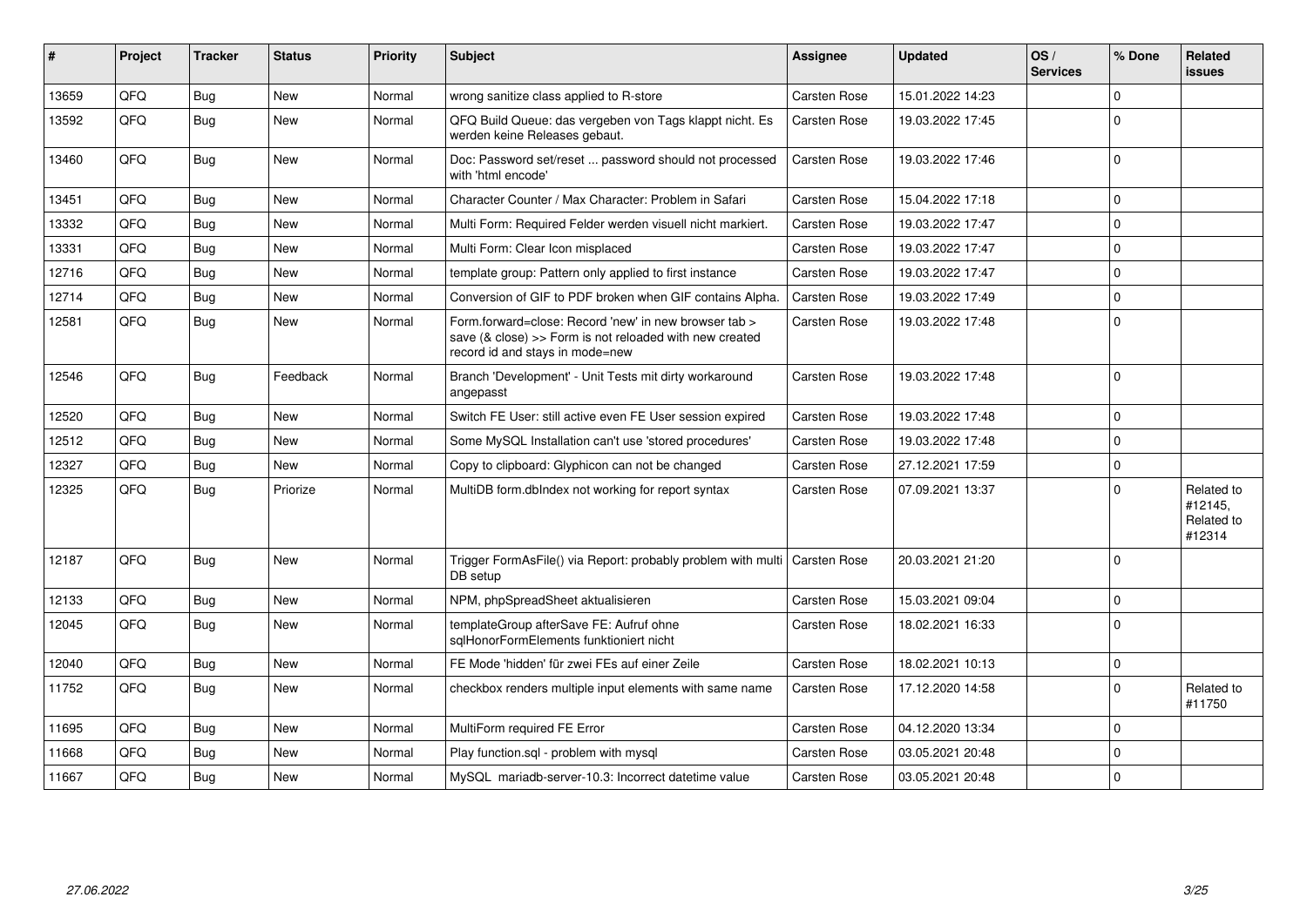| #     | Project | <b>Tracker</b> | <b>Status</b> | <b>Priority</b> | <b>Subject</b>                                                                                           | <b>Assignee</b> | <b>Updated</b>   | OS/<br><b>Services</b> | % Done         | Related<br>issues                                                                                                              |
|-------|---------|----------------|---------------|-----------------|----------------------------------------------------------------------------------------------------------|-----------------|------------------|------------------------|----------------|--------------------------------------------------------------------------------------------------------------------------------|
| 11517 | QFQ     | <b>Bug</b>     | In Progress   | Normal          | extraButtonInfo Broken for multiple FormElements                                                         | Carsten Rose    | 12.05.2022 13:12 |                        | $\Omega$       | Related to<br>#7890,<br>Related to<br>#3811, Has<br>duplicate<br>#10905, Has<br>duplicate<br>#10553, Has<br>duplicate<br>#6779 |
| 11239 | QFQ     | <b>Bug</b>     | <b>New</b>    | Normal          | Radiobutton (plain): horizontales Rendern abhängig vom<br>Datentyp in der Datenbank                      | Carsten Rose    | 30.09.2020 18:37 |                        | $\Omega$       |                                                                                                                                |
| 10937 | QFQ     | Bug            | <b>New</b>    | Normal          | Fehler mit abhängigen Select- Feldern beim Positionieren                                                 | Carsten Rose    | 12.11.2020 23:45 |                        | $\mathbf 0$    |                                                                                                                                |
| 10704 | QFQ     | <b>Bug</b>     | New           | Normal          | wkhtml problem rendering fullCalendar.js / fabric.js >><br>successor: puppeteer                          | Carsten Rose    | 12.11.2020 23:45 |                        | $\Omega$       | Related to<br>#5024,<br>Related to<br>#4650.<br>Related to<br>#10715                                                           |
| 10661 | QFQ     | <b>Bug</b>     | In Progress   | Normal          | Typo3 Warnungen                                                                                          | Carsten Rose    | 07.09.2021 13:23 |                        | $\Omega$       | Related to<br>#12440                                                                                                           |
| 10658 | QFQ     | Bug            | New           | Normal          | processReadOnly broken                                                                                   | Carsten Rose    | 27.05.2020 17:55 |                        | $\mathbf 0$    |                                                                                                                                |
| 10588 | QFQ     | <b>Bug</b>     | New           | Normal          | typeahed Tag: Doku anpassen                                                                              | Carsten Rose    | 12.11.2020 23:45 |                        | $\mathbf 0$    |                                                                                                                                |
| 10322 | QFQ     | <b>Bug</b>     | New           | Normal          | FormElement / Radio: missing column 'enum' >> FE not<br>reported                                         | Carsten Rose    | 07.05.2020 09:37 |                        | $\mathbf 0$    |                                                                                                                                |
| 10082 | QFQ     | Bug            | New           | Normal          | FE.type=SELECT - 'sanatize' Class                                                                        | Carsten Rose    | 07.05.2020 09:36 |                        | $\mathbf 0$    | Related to<br>#10081                                                                                                           |
| 9975  | QFQ     | <b>Bug</b>     | Priorize      | Normal          | Dropdown Menu: 'r:3' broken                                                                              | Carsten Rose    | 01.02.2020 10:13 |                        | $\Omega$       |                                                                                                                                |
| 9958  | QFQ     | <b>Bug</b>     | Priorize      | Normal          | Broken subrecord query: no error message                                                                 | Carsten Rose    | 05.02.2021 15:15 |                        | $\mathbf 0$    |                                                                                                                                |
| 9947  | QFQ     | Bug            | Priorize      | Normal          | Unwanted error message if missing 'typeAheadSqlPrefetch'                                                 | Carsten Rose    | 01.02.2020 10:13 |                        | $\mathbf 0$    |                                                                                                                                |
| 9862  | QFQ     | <b>Bug</b>     | Priorize      | Normal          | Failed writing to sql mail qfq.log should throw an exception                                             | Carsten Rose    | 01.02.2020 10:13 |                        | $\mathbf 0$    |                                                                                                                                |
| 9834  | QFQ     | Bug            | Priorize      | Normal          | Input elements with tag 'disabled' are missing on<br>form-submit: server option 'processReadOnly' broken | Carsten Rose    | 07.12.2021 16:43 |                        | $\mathbf 0$    | Related to<br>#9691,<br>Related to<br>#5305, Has<br>duplicate<br>#12331                                                        |
| 9783  | QFQ     | <b>Bug</b>     | New           | Normal          | Email with special characters                                                                            | Carsten Rose    | 01.02.2020 23:22 |                        | $\overline{0}$ |                                                                                                                                |
| 9773  | QFQ     | Bug            | New           | Normal          | form.parameter.formModeGlobal=requiredOff                                                                | Carsten Rose    | 01.02.2020 15:56 |                        | $\mathbf 0$    |                                                                                                                                |
| 9691  | QFQ     | Bug            | In Progress   | Normal          | Checkbox: dynamic update > readonly                                                                      | Carsten Rose    | 01.02.2020 23:22 |                        | 50             | Related to<br>#9834                                                                                                            |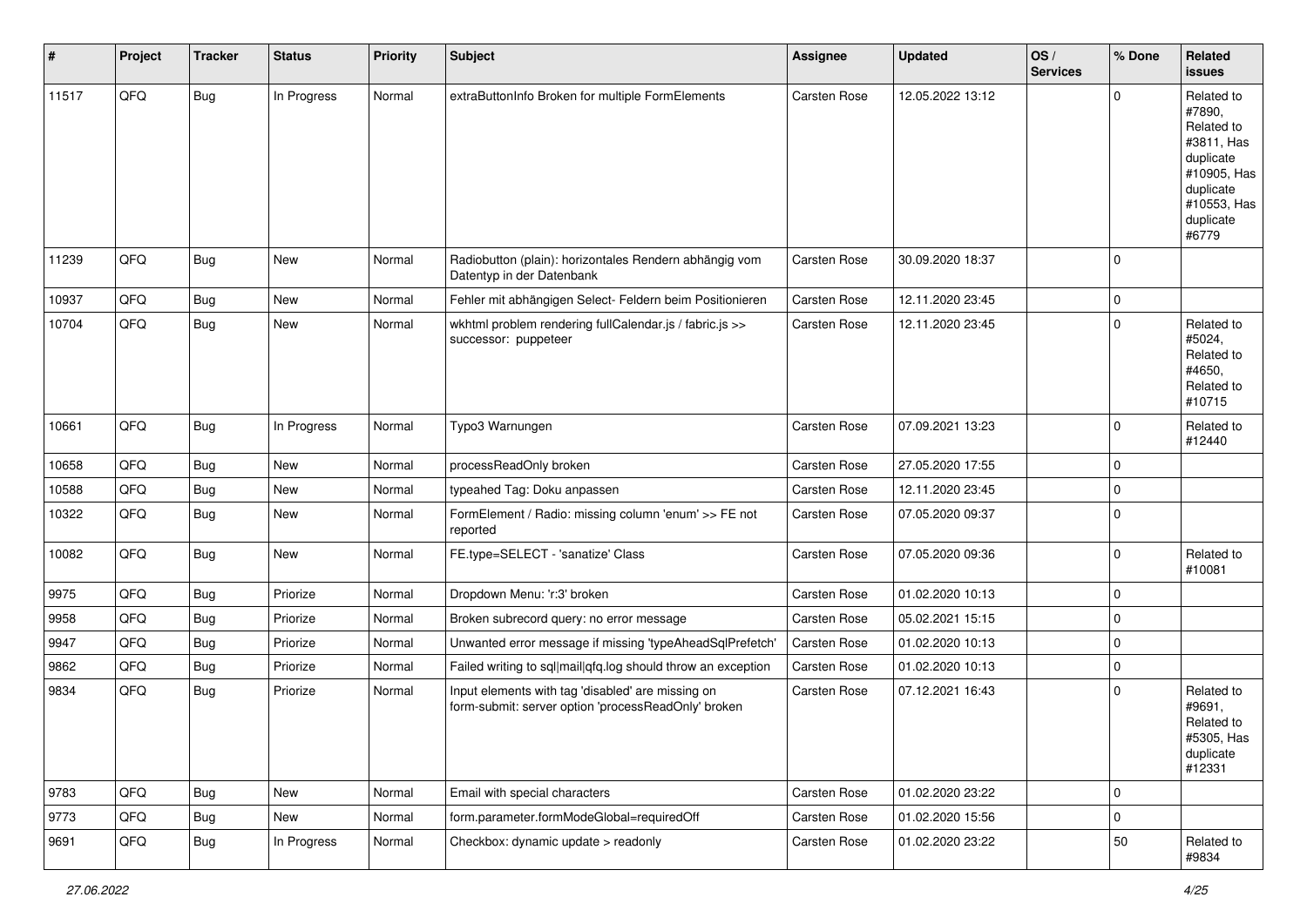| #    | Project        | <b>Tracker</b> | <b>Status</b>     | <b>Priority</b> | <b>Subject</b>                                                                                        | Assignee            | <b>Updated</b>   | OS/<br><b>Services</b> | % Done      | <b>Related</b><br><b>issues</b> |
|------|----------------|----------------|-------------------|-----------------|-------------------------------------------------------------------------------------------------------|---------------------|------------------|------------------------|-------------|---------------------------------|
| 9669 | QFQ            | Bug            | Some day<br>maybe | Normal          | Checkbox / Template Group: radio/checkbox visible broken<br>after 'add'                               | <b>Carsten Rose</b> | 16.06.2021 13:47 |                        | 0           | Related to<br>#8091             |
| 9533 | QFQ            | Bug            | New               | Normal          | FE.type=upload: Check in 'beforeSave' if upload is given                                              | <b>Carsten Rose</b> | 01.02.2020 23:22 |                        | 0           | Related to<br>#11523            |
| 9317 | QFQ            | Bug            | New               | Normal          | FE.type=note: with dynamic show/hidden an empty label<br>causes trouble                               | Carsten Rose        | 01.02.2020 23:22 |                        | $\mathbf 0$ |                                 |
| 9281 | QFQ            | Bug            | Some day<br>maybe | Normal          | Allow STRICT_TRANS_TABLES                                                                             | <b>Carsten Rose</b> | 02.01.2021 18:43 |                        | 0           |                                 |
| 9275 | QFQ            | Bug            | New               | Normal          | autcron: t3 page, which takes to long to respond, is not<br>reported properly                         | <b>Carsten Rose</b> | 01.02.2020 23:22 |                        | 100         |                                 |
| 9177 | QFQ            | Bug            | <b>New</b>        | Normal          | Bug? QFQ tries to save an action FE, which has real<br>existing column name                           | <b>Carsten Rose</b> | 01.02.2020 23:22 |                        | 0           |                                 |
| 9127 | QFQ            | Bug            | New               | Normal          | Error Message: change 'roll over' color - text not readable                                           | <b>Carsten Rose</b> | 01.02.2020 23:22 |                        | $\mathbf 0$ |                                 |
| 9077 | QFQ            | Bug            | New               | Normal          | typeAheadSql: report broken SQL                                                                       | Carsten Rose        | 01.02.2020 23:22 |                        | $\mathbf 0$ |                                 |
| 9013 | QFQ            | Bug            | New               | Normal          | Error in Twig template not handled                                                                    | <b>Carsten Rose</b> | 20.10.2021 13:43 |                        | 0           |                                 |
| 8106 | QFQ            | <b>Bug</b>     | Some day<br>maybe | Normal          | Dynamic Update: Feld kann nicht auf empty zurückgesetzt<br>werden                                     | <b>Carsten Rose</b> | 11.12.2019 16:01 |                        | 0           |                                 |
| 8049 | QFQ            | Bug            | New               | Normal          | FE.type=note, column 'value': text moves some pixel to top<br>after save                              | <b>Carsten Rose</b> | 01.02.2020 23:22 |                        | 0           |                                 |
| 8037 | QFQ            | Bug            | Priorize          | Normal          | FE.type=upload (advanced mode): {{slaveld:V}} missing<br>during dynamic update                        | <b>Carsten Rose</b> | 01.02.2020 10:13 |                        | 0           |                                 |
| 7890 | QFQ            | Bug            | <b>New</b>        | Normal          | FormElement 'required': extraButtonInfo not aligned                                                   | <b>Carsten Rose</b> | 11.06.2021 21:17 |                        | 0           | Related to<br>#11517            |
| 7795 | QFQ            | Bug            | New               | Normal          | Readonly Form: Typeahead-Felder                                                                       | <b>Carsten Rose</b> | 01.02.2020 23:22 |                        | $\mathbf 0$ |                                 |
| 7685 | QFQ            | Bug            | New               | Normal          | Open FormElement from QFQ error message and save<br>modified record: error about missing {{formId:F}} | <b>Carsten Rose</b> | 01.02.2020 23:22 |                        | $\mathbf 0$ |                                 |
| 7656 | QFQ            | Bug            | Priorize          | Normal          | FE with required, 'pattern' and 'extraButtonLock': always<br>complain about missing value             | Carsten Rose        | 01.02.2020 10:13 |                        | 0           |                                 |
| 7616 | QFQ            | Bug            | Priorize          | Normal          | Selectlist with Enum & Dynamic Update                                                                 | <b>Carsten Rose</b> | 01.02.2020 10:13 |                        | 0           |                                 |
| 7574 | QFQ            | Bug            | New               | Normal          | Substitute error: form element not reported / dont parse<br>Form.note                                 | <b>Carsten Rose</b> | 01.02.2020 23:21 |                        | 0           |                                 |
| 7547 | $\mathsf{QFQ}$ | <b>Bug</b>     | New               | Normal          | Error Message in afterSave: wrong parameter column<br>reported                                        | Carsten Rose        | 01.02.2020 23:22 |                        | $\mathbf 0$ |                                 |
| 7524 | QFQ            | Bug            | New               | Normal          | QFQ throws a 'General Error' if 'fileadmin/protected/log/' is<br>not writeable                        | Carsten Rose        | 01.02.2020 23:22 |                        | $\mathbf 0$ |                                 |
| 7513 | QFQ            | <b>Bug</b>     | New               | Normal          | Radios not correct aligned                                                                            | Carsten Rose        | 01.02.2020 23:22 |                        | 0           |                                 |
| 7512 | QFQ            | Bug            | New               | Normal          | FE: inputType=number >> 'pattern' is not respected                                                    | Carsten Rose        | 01.02.2020 23:22 |                        | 0           |                                 |
| 7261 | QFG            | Bug            | New               | Normal          | Report pathFilename for user without path, only the filename                                          | Carsten Rose        | 01.02.2020 23:21 |                        | $\mathbf 0$ |                                 |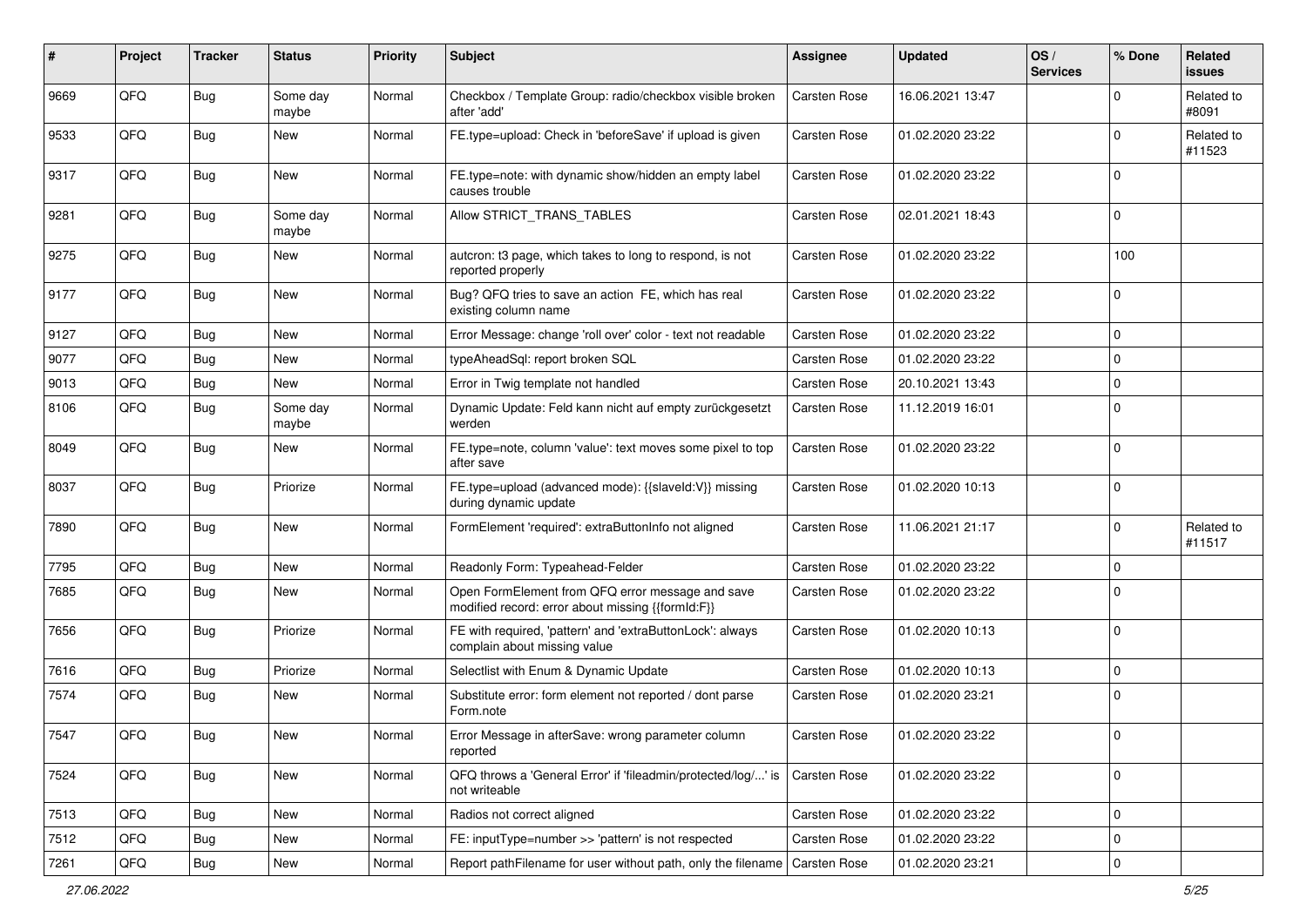| #    | Project | <b>Tracker</b> | <b>Status</b>     | <b>Priority</b> | Subject                                                                                                              | <b>Assignee</b>     | <b>Updated</b>   | OS/<br><b>Services</b> | % Done      | Related<br>issues                              |
|------|---------|----------------|-------------------|-----------------|----------------------------------------------------------------------------------------------------------------------|---------------------|------------------|------------------------|-------------|------------------------------------------------|
| 7219 | QFQ     | <b>Bug</b>     | <b>New</b>        | Normal          | typeSheadSql / typeAheadSqlPrefetch: change to curly<br>braces                                                       | <b>Carsten Rose</b> | 01.02.2020 23:21 |                        | $\Omega$    |                                                |
| 7014 | QFQ     | Bug            | New               | Normal          | Sending invalid emails succeeds when<br>debug.redirectAllMailTo is set                                               | <b>Carsten Rose</b> | 01.02.2020 23:21 |                        | $\Omega$    |                                                |
| 7002 | QFQ     | Bug            | <b>New</b>        | Normal          | Dynamic Update: row does not disappear / appear                                                                      | <b>Carsten Rose</b> | 01.02.2020 23:22 |                        | $\mathbf 0$ |                                                |
| 6912 | QFQ     | Bug            | New               | Normal          | error Message Var 'deadline' already set in SIP - in Form<br>with FE.value={{deadline:R:::{{deadlinePeriod:Y}}}}     | <b>Carsten Rose</b> | 01.02.2020 23:21 |                        | $\Omega$    |                                                |
| 6677 | QFQ     | Bug            | <b>New</b>        | Normal          | Error message FE Action Element: no/wrong FE reference<br>who cause the problem.                                     | Carsten Rose        | 01.02.2020 23:21 |                        | l O         |                                                |
| 6574 | QFQ     | Bug            | Priorize          | Normal          | qfq.log: Fehlermeldung wurde angezeigt, aber nicht geloggt                                                           | Carsten Rose        | 01.02.2020 10:13 |                        | 0           |                                                |
| 6483 | QFQ     | Bug            | <b>New</b>        | Normal          | R Store funktioniert nicht bei 'Report Notation' im FE                                                               | <b>Carsten Rose</b> | 01.02.2020 23:21 |                        | $\mathbf 0$ |                                                |
| 6462 | QFQ     | Bug            | <b>New</b>        | Normal          | File Upload: Nutzlose Fehlermeldung wenn Datei zu gross                                                              | <b>Carsten Rose</b> | 01.02.2020 23:21 |                        | $\Omega$    | Related to<br>#6139                            |
| 5991 | QFQ     | <b>Bug</b>     | Some day<br>maybe | Normal          | URLs with ' ' or long parameter are problematic                                                                      | Carsten Rose        | 01.02.2020 23:19 |                        | l O         |                                                |
| 5768 | QFQ     | Bug            | Some day<br>maybe | Normal          | '{{pageLanguage:T}}' missing if QFQ is called via api                                                                | <b>Carsten Rose</b> | 01.02.2020 23:19 |                        | $\Omega$    |                                                |
| 5706 | QFQ     | <b>Bug</b>     | Some day<br>maybe | Normal          | upload: fileDestination needs to be sanatized                                                                        | <b>Carsten Rose</b> | 01.02.2020 23:19 |                        | 0           |                                                |
| 5576 | QFQ     | Bug            | <b>New</b>        | Normal          | Using MySQL 'DROP' requires privilege - wich is not really<br>necessary.                                             | <b>Carsten Rose</b> | 01.02.2020 23:21 |                        | 0           |                                                |
| 5559 | QFQ     | Bug            | <b>New</b>        | Normal          | FE.type = Upload: 'accept' might contain variables                                                                   | <b>Carsten Rose</b> | 11.05.2020 21:23 |                        | $\mathbf 0$ |                                                |
| 5557 | QFQ     | Bug            | Some day<br>maybe | Normal          | Form load: STORE_RECORD filled, but should be empty                                                                  | <b>Carsten Rose</b> | 01.02.2020 23:19 |                        | $\Omega$    |                                                |
| 5305 | QFQ     | Bug            | New               | Normal          | Upload FormElement: nicht disabled by readonly Form                                                                  | <b>Carsten Rose</b> | 16.06.2021 13:43 |                        | l O         | Related to<br>#9347,<br>Related to<br>#9834    |
| 5021 | QFQ     | Bug            | Some day<br>maybe | Normal          | FE.typ=extra - during save displays error 'datum2' already<br>filled in STORE_SIP - the value is stored nevertheless | <b>Carsten Rose</b> | 01.02.2020 23:19 |                        | $\Omega$    | Related to<br>#3875                            |
| 4771 | QFQ     | Bug            | Some day<br>maybe | Normal          | qfq: select-down-values empty after save (edit-form for<br>program administrators)                                   | <b>Carsten Rose</b> | 01.02.2020 23:20 |                        | l O         | Related to<br>#4549, Has<br>duplicate<br>#4282 |
| 4756 | QFQ     | Bug            | New               | Normal          | Form dirty even nothing changes                                                                                      | Carsten Rose        | 11.12.2019 16:16 |                        | $\mathbf 0$ |                                                |
| 4659 | QFQ     | <b>Bug</b>     | Some day<br>maybe | Normal          | infoButtonExtra                                                                                                      | Carsten Rose        | 01.02.2020 23:20 |                        | $\mathbf 0$ |                                                |
| 4651 | QFQ     | Bug            | Some day<br>maybe | Normal          | "Loading document" Modal wird angezeigt bei uzhcd type=2<br>Ansicht                                                  | Carsten Rose        | 01.02.2020 23:20 |                        | 0           |                                                |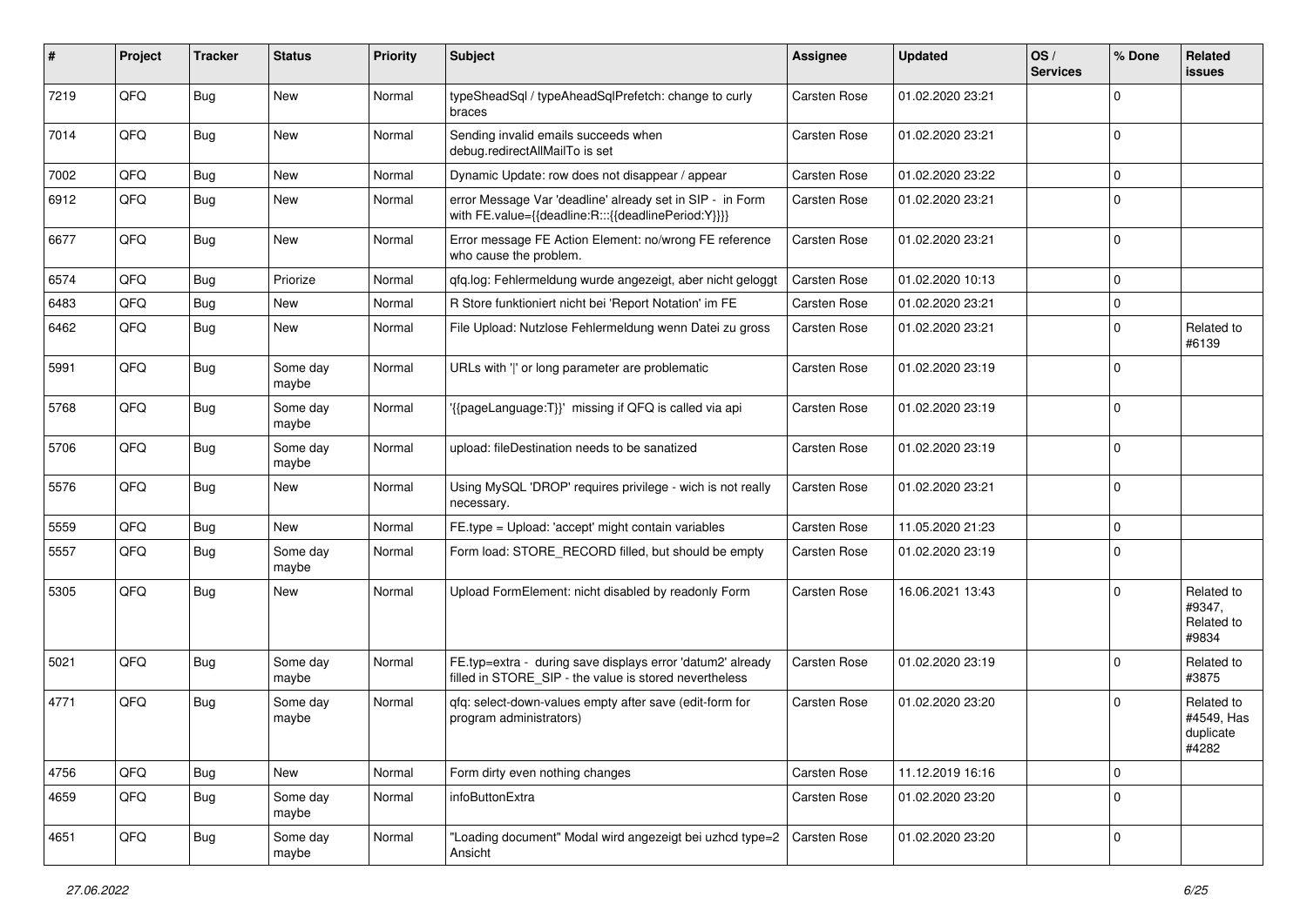| #     | Project | <b>Tracker</b> | <b>Status</b>     | <b>Priority</b> | <b>Subject</b>                                                                                                                | Assignee            | <b>Updated</b>   | OS/<br><b>Services</b> | % Done      | Related<br><b>issues</b>                    |
|-------|---------|----------------|-------------------|-----------------|-------------------------------------------------------------------------------------------------------------------------------|---------------------|------------------|------------------------|-------------|---------------------------------------------|
| 4583  | QFQ     | <b>Bug</b>     | Some day<br>maybe | Normal          | Dynamic Update bei TypeAhead Feldern                                                                                          | <b>Carsten Rose</b> | 01.02.2020 23:19 |                        | $\Omega$    |                                             |
| 4549  | QFQ     | <b>Bug</b>     | Some day<br>maybe | Normal          | TemplateGroups: FE.type SELECT loose selected value<br>after save                                                             | Carsten Rose        | 01.02.2020 23:20 |                        | $\Omega$    | Related to<br>#4548.<br>Related to<br>#4771 |
| 4528  | QFQ     | Bug            | Some day<br>maybe | Normal          | extraButtonLock mit SQLAhead Bug                                                                                              | Carsten Rose        | 01.02.2020 23:19 |                        | $\Omega$    |                                             |
| 4328  | QFQ     | Bug            | Some day<br>maybe | Normal          | Error Message: Show FE name/number on problems in FE                                                                          | <b>Carsten Rose</b> | 01.02.2020 23:20 |                        | $\Omega$    |                                             |
| 4293  | QFQ     | <b>Bug</b>     | Some day<br>maybe | Normal          | Download broken if token 'd:' is missing - but no error<br>message                                                            | Carsten Rose        | 11.12.2019 16:03 |                        | $\Omega$    | Related to<br>#7514                         |
| 4092  | QFQ     | <b>Bug</b>     | Some day<br>maybe | Normal          | 1) Logging verbessern wann welches FE warum<br>ausgefuehrt wird, 2) Documentation: Best Practice Template<br>Group            | <b>Carsten Rose</b> | 01.02.2020 23:19 |                        | $\Omega$    | Related to<br>#3504                         |
| 4008  | QFQ     | Bug            | Some day<br>maybe | Normal          | FormElemen.type=sendmail: wrong 'TO' if 'real<br>name <rea@mail.to>' is used</rea@mail.to>                                    | Carsten Rose        | 11.12.2019 16:03 |                        | $\Omega$    |                                             |
| 3895  | QFQ     | <b>Bug</b>     | Some day<br>maybe | Normal          | typeahead pedantic: on lehrkredit Idap webpass - if only one<br>person is in dropdown, such person can't be selected          | <b>Carsten Rose</b> | 11.12.2019 16:03 |                        | $\Omega$    |                                             |
| 3882  | QFQ     | <b>Bug</b>     | Some day<br>maybe | Normal          | templateGroup: disable 'add' if limit is reached - funktioniert<br>nicht wenn bereits records existierten                     | Carsten Rose        | 11.12.2019 16:03 |                        | $\Omega$    |                                             |
| 3811  | QFQ     | Bug            | Some day<br>maybe | Normal          | Dynamic Update: extraButtonInfo - Text aktualisieren                                                                          | Carsten Rose        | 11.12.2019 16:03 |                        | $\Omega$    | Related to<br>#11517                        |
| 3782  | QFQ     | Bug            | Priorize          | Normal          | Bei fehlerhafter Eingabe (z.B. Datum) sollte das erwartete<br>Format angezeigt werden                                         | Carsten Rose        | 01.02.2020 10:13 |                        | $\mathbf 0$ |                                             |
| 3750  | QFQ     | <b>Bug</b>     | Some day<br>maybe | Normal          | FE in a row: if one violates check, all are red                                                                               | Carsten Rose        | 11.12.2019 16:03 |                        | $\mathbf 0$ |                                             |
| 3682  | QFQ     | <b>Bug</b>     | Some day<br>maybe | Normal          | Dynamic update: Radio buttons                                                                                                 | Carsten Rose        | 11.12.2019 16:02 |                        | $\Omega$    |                                             |
| 3588  | QFQ     | <b>Bug</b>     | Some day<br>maybe | Normal          | templateGroup: versteckte Elemente werden weiterhin<br>gespeichert.                                                           | Carsten Rose        | 11.12.2019 16:02 |                        | $\Omega$    |                                             |
| 3547  | QFQ     | Bug            | <b>New</b>        | Normal          | FE of type 'note' causes writing of empty fields.                                                                             | Carsten Rose        | 01.02.2020 23:21 |                        | $\mathbf 0$ |                                             |
| 3349  | QFQ     | <b>Bug</b>     | Some day<br>maybe | Normal          | config.qfq.ini: a) vertraegt keine '=' im Value (z.B. Passwort),<br>b) Values sollten in ticks einschliessbar sein (spaces, ) | Carsten Rose        | 11.12.2019 16:02 |                        | $\Omega$    |                                             |
| 3130  | QFQ     | <b>Bug</b>     | Some day<br>maybe | Normal          | Debug Info's nicht korrekt nach 'New > Save'.                                                                                 | Carsten Rose        | 11.12.2019 16:03 |                        | $\Omega$    | Related to<br>#3253                         |
| 2643  | QFQ     | <b>Bug</b>     | Some day<br>maybe | Normal          | Zend / PHP Webinars anschauen                                                                                                 | Carsten Rose        | 01.02.2020 15:56 |                        | $\Omega$    |                                             |
| 11347 | QFQ     | Bug            | Feedback          | Normal          | If Bedingungen funktionieren nicht korrekt                                                                                    | Christoph Fuchs     | 21.03.2021 20:37 |                        | $\mathbf 0$ |                                             |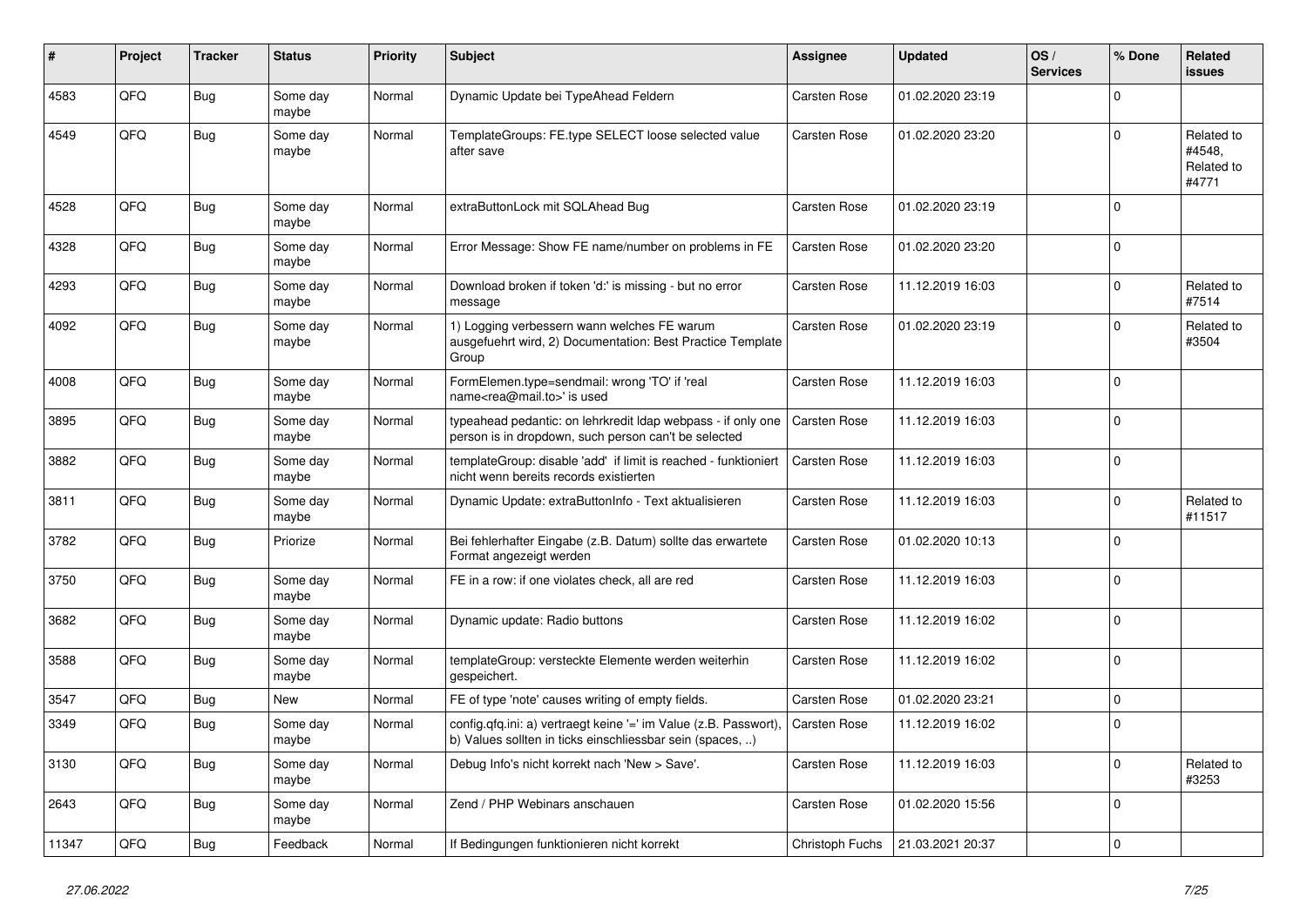| #     | Project | <b>Tracker</b> | <b>Status</b>     | Priority | Subject                                                                   | <b>Assignee</b>   | <b>Updated</b>   | OS/<br><b>Services</b> | % Done      | Related<br><b>issues</b>                         |
|-------|---------|----------------|-------------------|----------|---------------------------------------------------------------------------|-------------------|------------------|------------------------|-------------|--------------------------------------------------|
| 3613  | QFQ     | Bug            | Some day<br>maybe | Normal   | note /note unchecked -> note div (col-md) wird weiterhin<br>gerendert     | Elias Villiger    | 01.02.2020 23:19 |                        | 100         |                                                  |
| 14377 | QFQ     | <b>Bug</b>     | New               | Normal   | Documentation > General Tips: white page after migration                  | Enis Nuredini     | 19.06.2022 16:37 |                        | $\mathbf 0$ |                                                  |
| 14322 | QFQ     | <b>Bug</b>     | New               | Normal   | Form Load: by default no scroll (save & close should be<br>visible)       | Enis Nuredini     | 15.06.2022 14:12 |                        | $\Omega$    | Related to<br>#14321,<br>Related to<br>#6232     |
| 14303 | QFQ     | Bug            | ToDo              | Normal   | datetime broken with picker                                               | Enis Nuredini     | 17.06.2022 09:02 |                        | $\Omega$    | Related to<br>#12630                             |
| 14245 | QFQ     | Bug            | New               | Normal   | Form Save Btn bleibt disabled wenn Datumsfeld über<br>Datepicker geändert | Enis Nuredini     | 27.05.2022 13:45 |                        | 0           | Related to<br>#13689                             |
| 13943 | QFQ     | <b>Bug</b>     | Priorize          | Normal   | unable to find formgroup                                                  | Enis Nuredini     | 28.05.2022 11:03 |                        | $\mathbf 0$ |                                                  |
| 13899 | QFQ     | Bug            | ToDo              | Normal   | Selenium: zum laufen bringen                                              | Enis Nuredini     | 25.03.2022 10:24 |                        | $\mathbf 0$ |                                                  |
| 13767 | QFQ     | <b>Bug</b>     | Feedback          | Normal   | date/time-picker: required shows up/down button orange                    | Enis Nuredini     | 16.05.2022 23:16 |                        | $\mathbf 0$ |                                                  |
| 13689 | QFQ     | <b>Bug</b>     | New               | Normal   | Enter auf Eingabefeld mit ungültigem Wert führt zu blurry<br>Seite        | Enis Nuredini     | 28.05.2022 10:53 |                        | $\Omega$    | Related to<br>#14245, Has<br>duplicate<br>#11891 |
| 12989 | QFQ     | Bug            | New               | Normal   | empty string does not trigger dynamic update                              | Enis Nuredini     | 28.05.2022 11:09 |                        | $\mathbf 0$ |                                                  |
| 8316  | QFQ     | Bug            | Feedback          | Normal   | Documentation/Behaviour for Nested Queries and<br>Record-Store confusing  | Nicola Chiapolini | 20.11.2019 09:14 |                        | $\Omega$    |                                                  |
| 12156 | QFQ     | Feature        | <b>New</b>        | Normal   | Form: Optional disable 'leave page'                                       |                   | 03.05.2021 20:45 |                        | $\mathbf 0$ |                                                  |
| 12135 | QFQ     | Feature        | New               | Normal   | Subrecord: Notiz                                                          |                   | 24.04.2021 16:58 |                        | $\mathbf 0$ |                                                  |
| 12039 | QFQ     | Feature        | New               | Normal   | Missing htmlSpecialChar() in pre processing on form submit                |                   | 18.02.2021 00:09 |                        | $\mathbf 0$ | Related to<br>#14320                             |
| 12038 | QFQ     | Feature        | New               | Normal   | a) STORE_VAR: filenameOnlyStripUniq, b) SP:<br>QSTRIPUNIQ()               |                   | 17.02.2021 23:55 |                        | $\Omega$    |                                                  |
| 11716 | QFQ     | Feature        | New               | Normal   | Form an beliebiger Stelle im Report anzeigen                              |                   | 09.12.2020 09:47 |                        | $\mathbf 0$ |                                                  |
| 11535 | QFQ     | Feature        | New               | Normal   | Ability to create SQL columns in frontend QFQ forms                       |                   | 17.11.2020 12:11 |                        | $\mathbf 0$ |                                                  |
| 11534 | QFQ     | Feature        | New               | Normal   | Report: Action on selected rows - Table batchprocessing<br>feature        |                   | 18.11.2020 08:15 |                        | $\Omega$    |                                                  |
| 10874 | QFQ     | Feature        | New               | Normal   | Erstellen eines Foreign Keys in der Tabelle "FormElement"                 |                   | 13.07.2020 10:11 |                        | 0           |                                                  |
| 10763 | QFQ     | Feature        | New               | Normal   | form accessed and submitted despite logout?                               |                   | 16.06.2020 11:43 |                        | 0           |                                                  |
| 10738 | QFQ     | Feature        | Some day<br>maybe | Normal   | CORS headers for external API requests                                    |                   | 10.06.2020 14:00 |                        | 0           |                                                  |
| 10384 | QFQ     | Feature        | New               | Normal   | Parameter Exchange QFQ Instances                                          |                   | 07.05.2020 09:38 |                        | 0           |                                                  |
| 10345 | QFQ     | Feature        | New               | Normal   | Templates - Patterns QFQ Style                                            |                   | 03.05.2021 21:01 |                        | $\mathbf 0$ | Related to<br>#10713                             |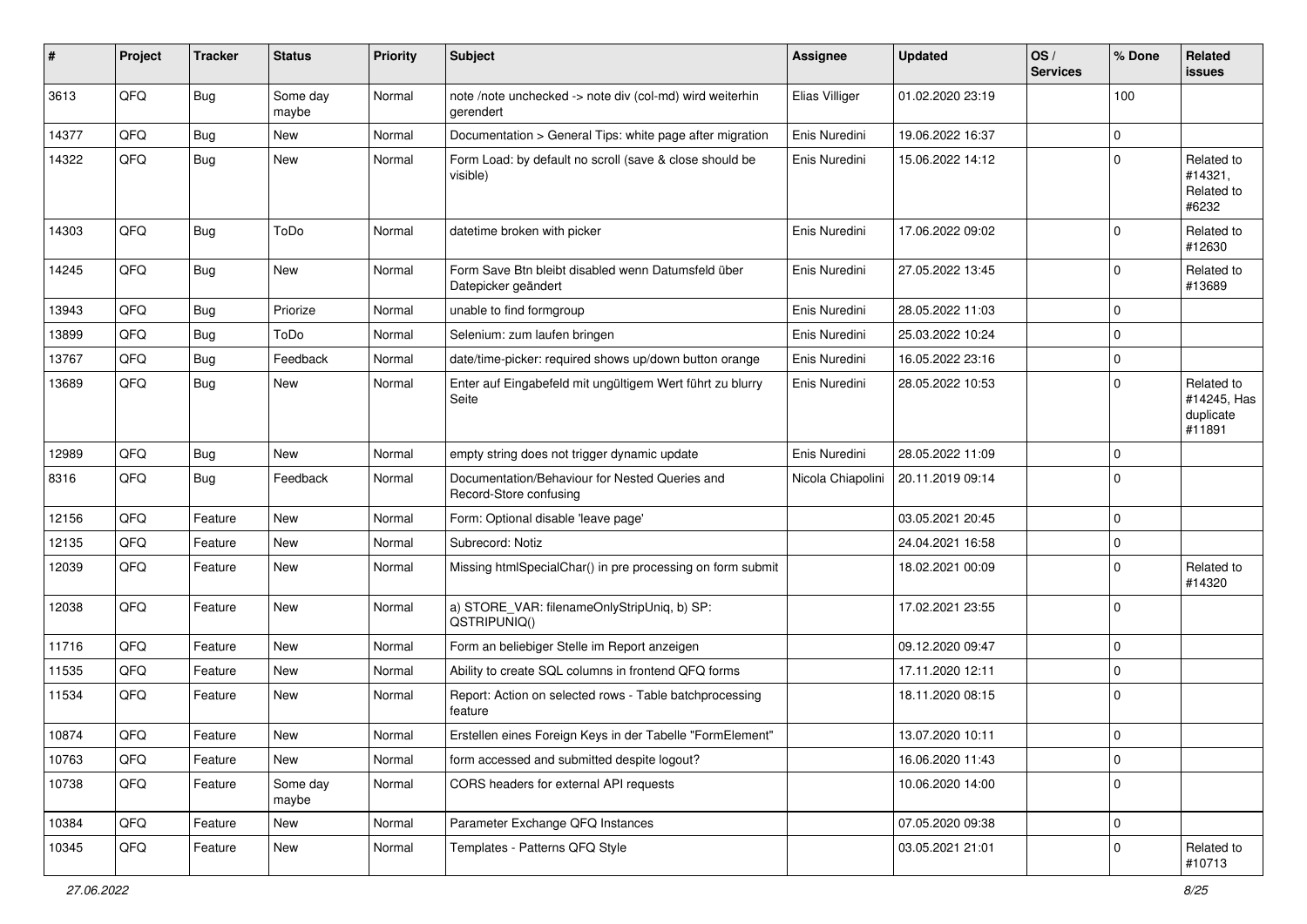| #    | Project | <b>Tracker</b> | <b>Status</b>     | <b>Priority</b> | <b>Subject</b>                                                                   | <b>Assignee</b> | <b>Updated</b>   | OS/<br><b>Services</b> | % Done      | Related<br><b>issues</b> |
|------|---------|----------------|-------------------|-----------------|----------------------------------------------------------------------------------|-----------------|------------------|------------------------|-------------|--------------------------|
| 9853 | QFQ     | Feature        | New               | Normal          | Check das SQL / QFQ / Mail Logfile geschrieben wird                              |                 | 09.01.2020 11:15 |                        | $\mathbf 0$ |                          |
| 8056 | QFQ     | Feature        | Some day<br>maybe | Normal          | Termin Organisation (Reservation)                                                |                 | 01.02.2020 23:19 |                        | $\Omega$    | Related to<br>#8658      |
| 7921 | QFQ     | Feature        | Some day<br>maybe | Normal          | Rest API Export: URL kuerzer machen                                              |                 | 01.02.2020 23:19 |                        | $\mathbf 0$ |                          |
| 7278 | QFQ     | Feature        | Some day<br>maybe | Normal          | Form: Wert vordefinieren der immer gesetzt wird                                  |                 | 02.05.2021 09:27 |                        | 0           |                          |
| 7229 | QFQ     | Feature        | Some day<br>maybe | Normal          | New FormElement.type: Button                                                     |                 | 01.02.2021 12:32 |                        | $\mathbf 0$ |                          |
| 7108 | QFQ     | Feature        | Some day<br>maybe | Normal          | QFQ Wrap Elements                                                                |                 | 11.12.2019 16:01 |                        | 0           |                          |
| 7106 | QFQ     | Feature        | Some day<br>maybe | Normal          | Beispiel Nummerierung von Rows in Report                                         |                 | 11.12.2019 16:01 |                        | 0           |                          |
| 7105 | QFQ     | Feature        | Some day<br>maybe | Normal          | Beispiel wie man in einer zweiten Tabelle speichert.                             |                 | 11.12.2019 16:01 |                        | 0           |                          |
| 7104 | QFQ     | Feature        | Some day<br>maybe | Normal          | Manual: hint about escaping if '\r' appears in mail body                         |                 | 11.12.2019 16:01 |                        | $\mathbf 0$ |                          |
| 7100 | QFQ     | Feature        | Some day<br>maybe | Normal          | Download: log access, max downloads, time limit                                  |                 | 01.02.2020 23:19 |                        | $\mathbf 0$ |                          |
| 6992 | QFQ     | Feature        | Some day<br>maybe | Normal          | DB exception: Syntax Highlight                                                   |                 | 11.12.2019 16:01 |                        | $\mathbf 0$ | Related to<br>#5450      |
| 6704 | QFQ     | Feature        | Some day<br>maybe | Normal          | Upload Mode: Bilder in Notizen rechts sollen aktuellen<br>Upload repräsentieren. |                 | 01.02.2020 23:19 |                        | $\mathbf 0$ | Related to<br>#3264      |
| 6515 | QFQ     | Feature        | Some day<br>maybe | Normal          | Formular: Felder dynamisch ein/ausblenden                                        |                 | 11.12.2019 16:02 |                        | 0           |                          |
| 6299 | QFQ     | Feature        | Some day<br>maybe | Normal          | Attack detection: log table with invalid SIP access                              |                 | 11.12.2019 16:02 |                        | $\mathbf 0$ | Related to<br>#3947      |
| 6288 | QFQ     | Feature        | Some day<br>maybe | Normal          | Best Practice: Erklaeren wie man ein Formular ganz in<br>'weiss' erstellen kann  |                 | 11.12.2019 16:02 |                        | 0           |                          |
| 6084 | QFQ     | Feature        | Some day<br>maybe | Normal          | New escape type: 'D' - convert date                                              |                 | 01.02.2020 23:19 |                        | $\mathbf 0$ |                          |
| 6083 | QFQ     | Feature        | Some day<br>maybe | Normal          | Dynamic Update: Value Check via SQL                                              |                 | 11.12.2019 16:02 |                        | 0           |                          |
| 5923 | QFQ     | Feature        | Some day<br>maybe | Normal          | fillStoreSystemBySqlLate                                                         |                 | 01.02.2020 23:19 |                        | 0           |                          |
| 5895 | QFQ     | Feature        | Some day<br>maybe | Normal          | Tutorial: List of all QFQ Features                                               |                 | 01.02.2020 23:19 |                        | 0           |                          |
| 5893 | QFG     | Feature        | Some day<br>maybe | Normal          | Edit on double-click                                                             |                 | 01.02.2020 23:19 |                        | $\mathbf 0$ | Related to<br>#5894      |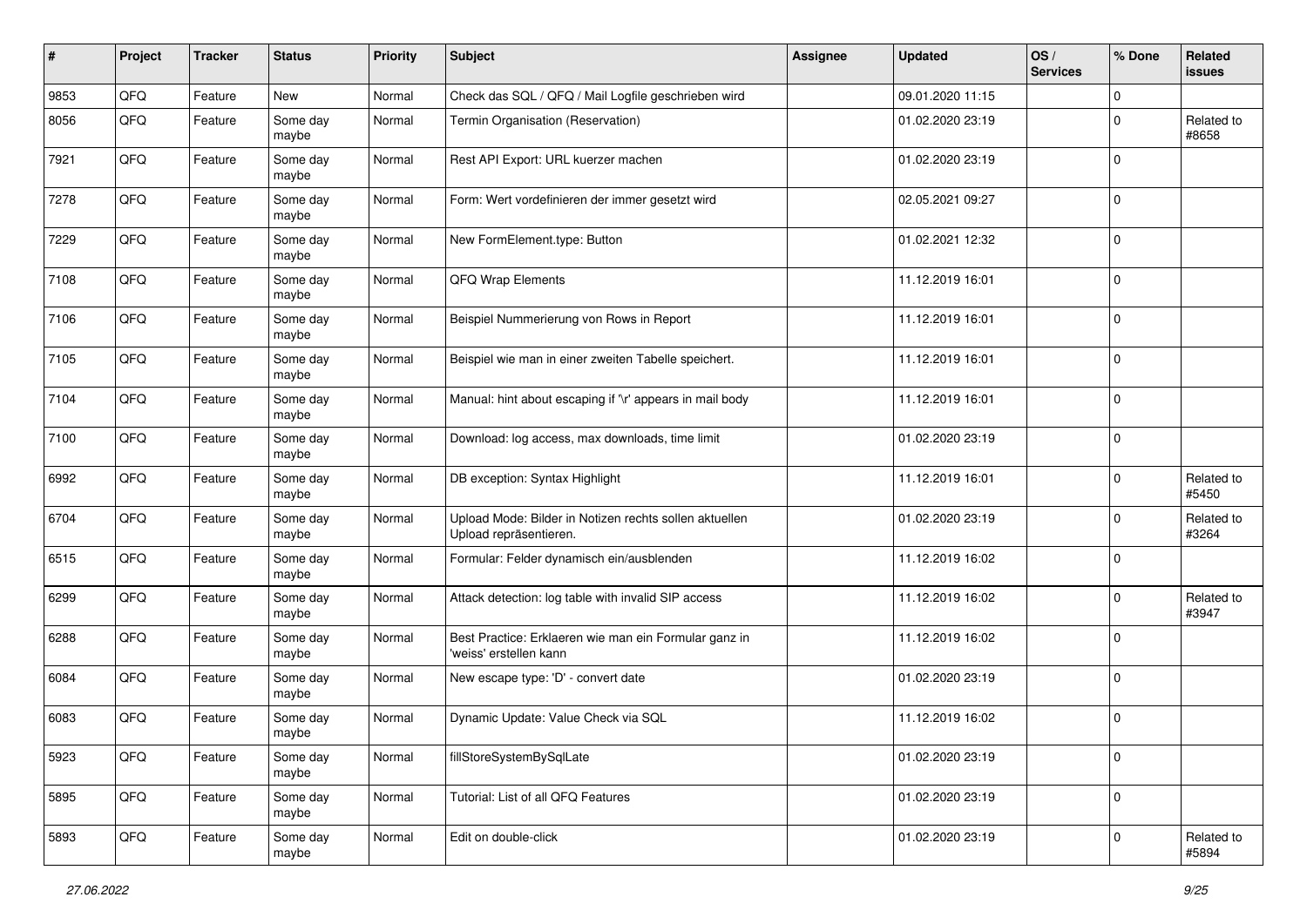| $\vert$ # | Project | <b>Tracker</b> | <b>Status</b>     | <b>Priority</b> | <b>Subject</b>                                                                                                                                                | Assignee | <b>Updated</b>   | OS/<br><b>Services</b> | % Done      | Related<br>issues    |
|-----------|---------|----------------|-------------------|-----------------|---------------------------------------------------------------------------------------------------------------------------------------------------------------|----------|------------------|------------------------|-------------|----------------------|
| 5892      | QFQ     | Feature        | Some day<br>maybe | Normal          | QFQ should use T3 API to manipulate FE GROUP<br>membership                                                                                                    |          | 01.02.2020 23:20 |                        | $\Omega$    |                      |
| 5851      | QFQ     | Feature        | Some day<br>maybe | Normal          | Queue System implementieren: MQTT, RabbitMQ                                                                                                                   |          | 01.02.2020 23:20 |                        | $\Omega$    | Related to<br>#5715  |
| 5850      | QFQ     | Feature        | Some day<br>maybe | Normal          | Deployment: In QFQ Doc best practice fuer zeitgemaesses<br>Deployment beschreiben                                                                             |          | 01.02.2020 23:20 |                        | $\Omega$    |                      |
| 5805      | QFQ     | Feature        | Some day<br>maybe | Normal          | TypeAHead SQL value instead of key stored                                                                                                                     |          | 01.02.2020 23:19 |                        | $\Omega$    | Related to<br>#5444  |
| 5783      | QFQ     | Feature        | Some day<br>maybe | Normal          | <b>BPMN View/Edit</b>                                                                                                                                         |          | 11.12.2019 16:02 |                        | $\Omega$    |                      |
| 5455      | QFQ     | Feature        | Some day<br>maybe | Normal          | Mail Redirects grld abhaengig                                                                                                                                 |          | 01.02.2020 23:20 |                        | $\Omega$    |                      |
| 5452      | QFQ     | Feature        | Some day<br>maybe | Normal          | Thumbnails from PDF: bad quality                                                                                                                              |          | 01.02.2020 23:20 |                        | $\Omega$    |                      |
| 5342      | QFQ     | Feature        | Some day<br>maybe | Normal          | link - with HTML Attributes                                                                                                                                   |          | 01.02.2020 23:20 |                        | $\Omega$    | Related to<br>#14077 |
| 5160      | QFQ     | Feature        | Some day<br>maybe | Normal          | QFQ collaborative / together.js, ShareJS, y-js, collaborative,                                                                                                |          | 11.12.2019 16:02 |                        | $\Omega$    |                      |
| 5129      | QFQ     | Feature        | Some day<br>maybe | Normal          | Reports: SQL fuer x Achse und y Achse                                                                                                                         |          | 11.12.2019 16:02 |                        | $\mathbf 0$ |                      |
| 4974      | QFQ     | Feature        | Some day<br>maybe | Normal          | Long polling - inform all listening clients of changes                                                                                                        |          | 11.12.2019 16:02 |                        | $\Omega$    |                      |
| 4816      | QFQ     | Feature        | Some day<br>maybe | Normal          | Templates for QFQ Reports (Tables, Radios, )                                                                                                                  |          | 01.02.2020 23:20 |                        | $\Omega$    |                      |
| 4719      | QFQ     | Feature        | Some day<br>maybe | Normal          | Custom Message in Client in case of 'Browser tab close,<br>modification will be lost'                                                                         |          | 01.02.2020 23:20 |                        | $\Omega$    |                      |
| 4640      | QFQ     | Feature        | Some day<br>maybe | Normal          | Rename System Forms                                                                                                                                           |          | 01.02.2020 23:20 |                        | $\Omega$    |                      |
| 4627      | QFQ     | Feature        | Some day<br>maybe | Normal          | dbupdate: all tables - check 'create', 'modified' if it is possible<br>to change to default 'CURRENT_TIMESTAMP' and modified<br>'ON UPDATE CURRENT_TIMESTAMP' |          | 01.02.2020 23:20 |                        | $\Omega$    |                      |
| 4626      | QFQ     | Feature        | Some day<br>maybe | Normal          | Mobile View: 'classBody=qfq-form-right' makes no sense                                                                                                        |          | 01.02.2020 23:20 |                        | $\Omega$    |                      |
| 4551      | QFQ     | Feature        | Some day<br>maybe | Normal          | Set 'pills' via dynamicUpdate to show/hide/disabled                                                                                                           |          | 01.02.2020 23:20 |                        | $\Omega$    | Related to<br>#3752  |
| 4536      | QFQ     | Feature        | Some day<br>maybe | Normal          | FE upload: problem with delete if mutliple uploads an<br>FE.name="                                                                                            |          | 01.02.2020 23:20 |                        | $\Omega$    |                      |
| 4446      | QFQ     | Feature        | Some day<br>maybe | Normal          | New FE get same feldContainerId as last modifed FE                                                                                                            |          | 01.02.2020 23:20 |                        | $\Omega$    |                      |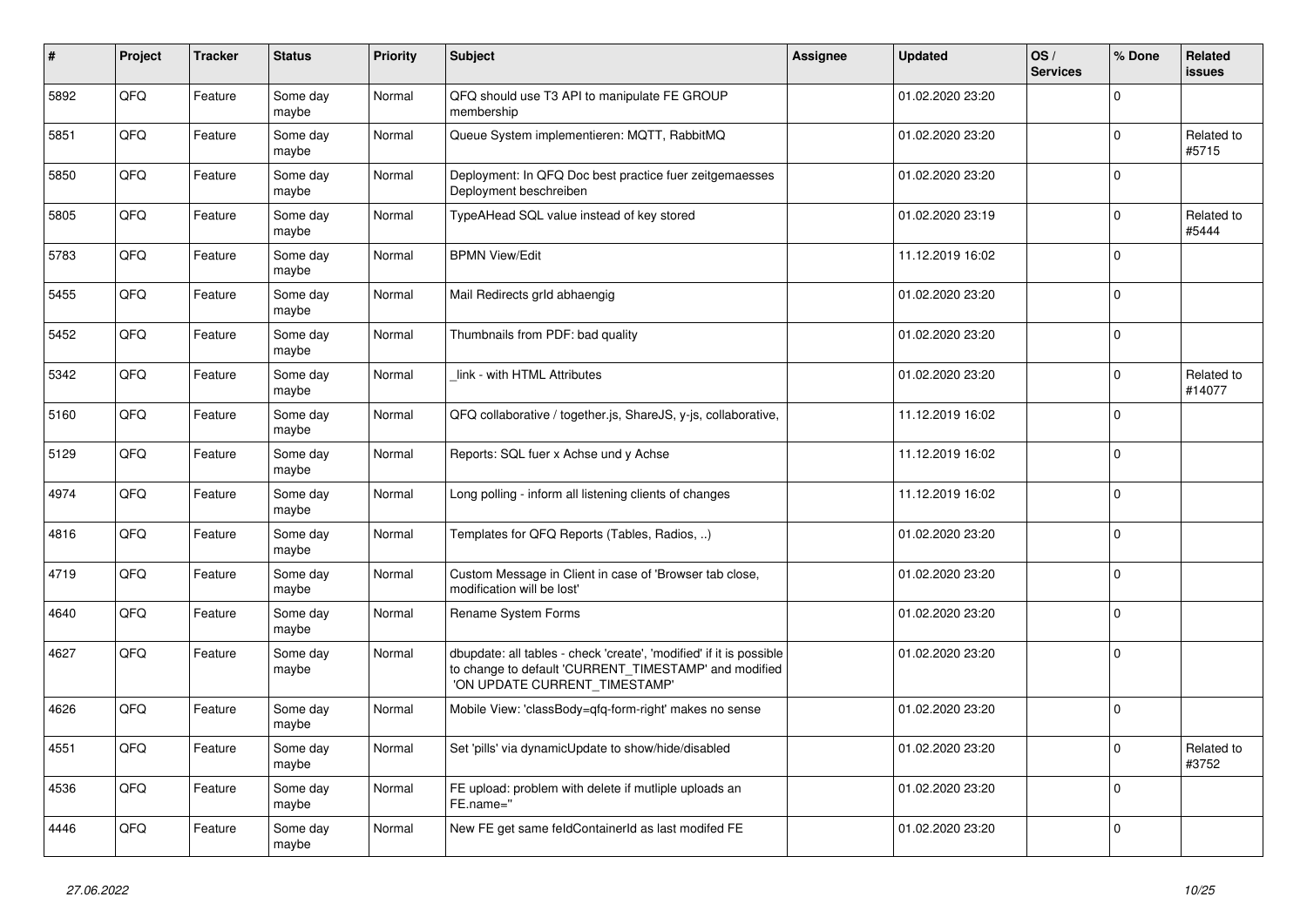| $\sharp$ | Project | <b>Tracker</b> | <b>Status</b>     | <b>Priority</b> | <b>Subject</b>                                                                                                                                           | Assignee | <b>Updated</b>   | OS/<br><b>Services</b> | % Done      | Related<br>issues                           |
|----------|---------|----------------|-------------------|-----------------|----------------------------------------------------------------------------------------------------------------------------------------------------------|----------|------------------|------------------------|-------------|---------------------------------------------|
| 4445     | QFQ     | Feature        | Some day<br>maybe | Normal          | template group: Option to simulate fieldset                                                                                                              |          | 28.06.2021 14:11 |                        | $\Omega$    |                                             |
| 4444     | QFQ     | Feature        | Some day<br>maybe | Normal          | FE.type=upload: detect mime type                                                                                                                         |          | 11.12.2019 16:02 |                        | $\mathbf 0$ | Related to<br>#4303                         |
| 4443     | QFQ     | Feature        | Some day<br>maybe | Normal          | Form: multiple secondary tables                                                                                                                          |          | 01.02.2020 23:20 |                        | $\Omega$    |                                             |
| 4442     | QFQ     | Feature        | Some day<br>maybe | Normal          | Special Column Name: _link - new symbol G (Glyph) to<br>choose any available symbol                                                                      |          | 11.12.2019 16:02 |                        | $\mathbf 0$ |                                             |
| 4440     | QFQ     | Feature        | Some day<br>maybe | Normal          | Manual.rst: explain how to. expand PHP Session to 4h                                                                                                     |          | 11.12.2019 16:02 |                        | $\mathbf 0$ |                                             |
| 4439     | QFQ     | Feature        | Some day<br>maybe | Normal          | Log: report all actions fired by an FE Element, incl. the<br>original directive (slaveld, sqlInsert, )                                                   |          | 01.02.2020 23:20 |                        | $\Omega$    | Related to<br>#4432,<br>Related to<br>#5458 |
| 4435     | QFQ     | Feature        | Some day<br>maybe | Normal          | Report: striptags - specify allowed tags                                                                                                                 |          | 01.02.2020 23:20 |                        | $\Omega$    |                                             |
| 4433     | QFQ     | Feature        | Some day<br>maybe | Normal          | Log when SIP will be destroyed by QFQ for any (security)<br>reason                                                                                       |          | 01.02.2020 23:20 |                        | $\Omega$    | Related to<br>#4432,<br>Related to<br>#5458 |
| 4194     | QFQ     | Feature        | In Progress       | Normal          | Bootstrap 4 ist jetzt offiziel                                                                                                                           |          | 03.05.2021 20:47 |                        | $\mathbf 0$ | Related to<br>#10114                        |
| 4027     | QFQ     | Feature        | Some day<br>maybe | Normal          | Missing: orange 'check' / 'bullet'                                                                                                                       |          | 11.12.2019 16:03 |                        | $\Omega$    |                                             |
| 3880     | QFQ     | Feature        | Some day<br>maybe | Normal          | Form 'Form': anlegen einer Tabelle                                                                                                                       |          | 14.01.2021 10:12 |                        | $\Omega$    |                                             |
| 3879     | QFQ     | Feature        | Some day<br>maybe | Normal          | Form 'FormElement': Beim Feld 'name' rechts in der Notiz<br>einen Link einblenden - a) aktuelle Definition anzeigen, b)<br>Spalte in der Tabelle anlegen |          | 11.12.2019 16:03 |                        | 0           |                                             |
| 3878     | QFQ     | Feature        | Some day<br>maybe | Normal          | Form 'FormElement': Spalte 'name' typeAhead mit<br>Spaltennamen der Primarytable.                                                                        |          | 11.12.2019 16:03 |                        | $\Omega$    |                                             |
| 3646     | QFQ     | Feature        | Some day<br>maybe | Normal          | Moeglichkeit HTML Tags in Reports auszugeben (zu<br>enkodieren: htmlspecialchars)                                                                        |          | 11.12.2019 16:02 |                        | $\Omega$    | Related to<br>#14320                        |
| 3617     | QFQ     | Feature        | Some day<br>maybe | Normal          | Load javascripts at bottom                                                                                                                               |          | 11.12.2019 16:02 |                        | 0           |                                             |
| 3495     | QFQ     | Feature        | Some day<br>maybe | Normal          | Predifined Parameter werden nicht in '+' (add new record)<br>SIP gerendert.                                                                              |          | 11.12.2019 16:02 |                        | $\Omega$    |                                             |
| 2950     | QFQ     | Feature        | Some day<br>maybe | Normal          | Inhalt QFQ Records als File                                                                                                                              |          | 11.12.2019 16:03 |                        | 0           |                                             |
| 1623     | QFQ     | Feature        | Some day<br>maybe | Normal          | RealURL                                                                                                                                                  |          | 11.12.2019 16:03 |                        | 30          |                                             |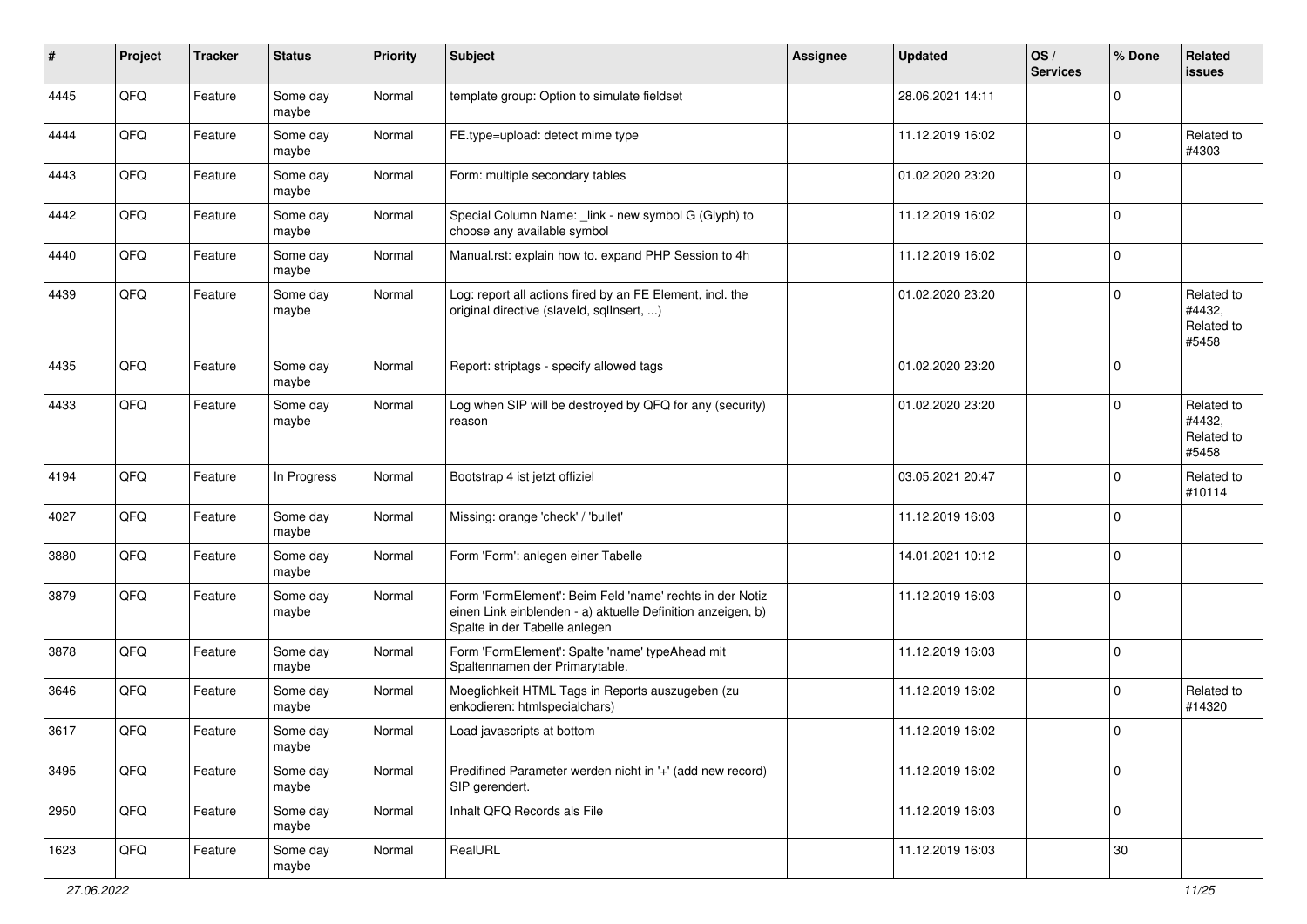| ∦     | Project        | <b>Tracker</b> | <b>Status</b>     | <b>Priority</b> | <b>Subject</b>                                                                                               | Assignee        | <b>Updated</b>   | OS/<br><b>Services</b> | % Done      | Related<br><b>issues</b>                                               |
|-------|----------------|----------------|-------------------|-----------------|--------------------------------------------------------------------------------------------------------------|-----------------|------------------|------------------------|-------------|------------------------------------------------------------------------|
| 1510  | QFQ            | Feature        | Some day<br>maybe | Normal          | jquery von google laden, falls das nicht geht lokal                                                          |                 | 11.12.2019 16:03 |                        | $\Omega$    |                                                                        |
| 1253  | QFQ            | Feature        | Some day<br>maybe | Normal          | QF: Colorpicker                                                                                              |                 | 11.12.2019 16:03 |                        | 0           |                                                                        |
| 1251  | QFQ            | Feature        | Some day<br>maybe | Normal          | QF: Combo                                                                                                    |                 | 11.12.2019 16:03 |                        | $\Omega$    |                                                                        |
| 1234  | QFQ            | Feature        | Some day<br>maybe | Normal          | QF: Record numbering: Im Grid soll in Spalte 1 optional die<br>laufende Nummer der Records angezeigt werden. |                 | 01.02.2020 23:20 |                        | 0           |                                                                        |
| 955   | QFQ            | Feature        | Some day<br>maybe | Normal          | QF: Notizen vor/nach dem Form                                                                                |                 | 01.02.2020 23:20 |                        | $\mathbf 0$ |                                                                        |
| 14185 | QFQ            | Feature        | New               | Normal          | External/Autocron.php - better suitable directory                                                            | Support: System | 28.05.2022 11:03 |                        | $\Omega$    |                                                                        |
| 12556 | QFQ            | Feature        | New               | Normal          | Pills Title: colored = static or dynamic on allrequiredgiven                                                 | Benjamin Baer   | 19.03.2022 17:49 |                        | $\mathbf 0$ |                                                                        |
| 12490 | QFQ            | Feature        | New               | Normal          | Loading Plugins in QFQ - see what tinymce does. (lazy<br>loading)                                            | Benjamin Baer   | 08.06.2022 10:37 |                        | $\Omega$    | Related to<br>#12611,<br>Related to<br>#10013,<br>Related to<br>#7732  |
| 12476 | QFQ            | Feature        | New               | Normal          | clearMe: a) should trigger 'dirty', b) sticky on textarea resize                                             | Benjamin Baer   | 04.01.2022 08:40 |                        | $\Omega$    | Related to<br>#9528                                                    |
| 10003 | QFQ            | Feature        | Priorize          | Normal          | fieldset: stronger visualize group                                                                           | Benjamin Baer   | 12.02.2020 08:13 |                        | $\mathbf 0$ |                                                                        |
| 9135  | QFQ            | Feature        | Priorize          | Normal          | Progress Bar generic / replace old hourglass download<br>popup                                               | Benjamin Baer   | 03.01.2022 07:43 |                        | $\mathbf 0$ |                                                                        |
| 9130  | QFQ            | Feature        | Some day<br>maybe | Normal          | tablesorter: Automatic Row numbering / Zeilenummer                                                           | Benjamin Baer   | 01.02.2020 23:22 |                        | $\mathbf 0$ |                                                                        |
| 8522  | QFQ            | Feature        | Some day<br>maybe | Normal          | build QFQ - npm warnings                                                                                     | Benjamin Baer   | 01.02.2020 23:19 |                        | 50          |                                                                        |
| 7965  | QFQ            | Feature        | Priorize          | Normal          | Input type 'text' with visual format - currency                                                              | Benjamin Baer   | 03.01.2022 07:45 |                        | 0           |                                                                        |
| 7732  | QFQ            | Feature        | Some day<br>maybe | Normal          | Javascript: Lazy Loading der add on libs                                                                     | Benjamin Baer   | 08.06.2022 10:38 |                        | $\Omega$    | Related to<br>#12611,<br>Related to<br>#12490,<br>Related to<br>#10013 |
| 7730  | QFQ            | Feature        | Priorize          | Normal          | SELECT Box: title in between                                                                                 | Benjamin Baer   | 01.02.2020 23:22 |                        | 0           |                                                                        |
| 6972  | QFQ            | Feature        | Some day<br>maybe | Normal          | Fabric Clipboard / cross browser tab                                                                         | Benjamin Baer   | 01.02.2020 23:21 |                        | $\mathbf 0$ |                                                                        |
| 6970  | QFQ            | Feature        | Some day<br>maybe | Normal          | tablesorter: default fuer 'sortReset' aendern von 'Ctrl' zu 'Alt'                                            | Benjamin Baer   | 01.02.2020 23:21 |                        | 0           |                                                                        |
| 6870  | $\mathsf{QFQ}$ | Feature        | Priorize          | Normal          | Click on '_link' triggers an API call                                                                        | Benjamin Baer   | 03.01.2022 08:25 |                        | 0           |                                                                        |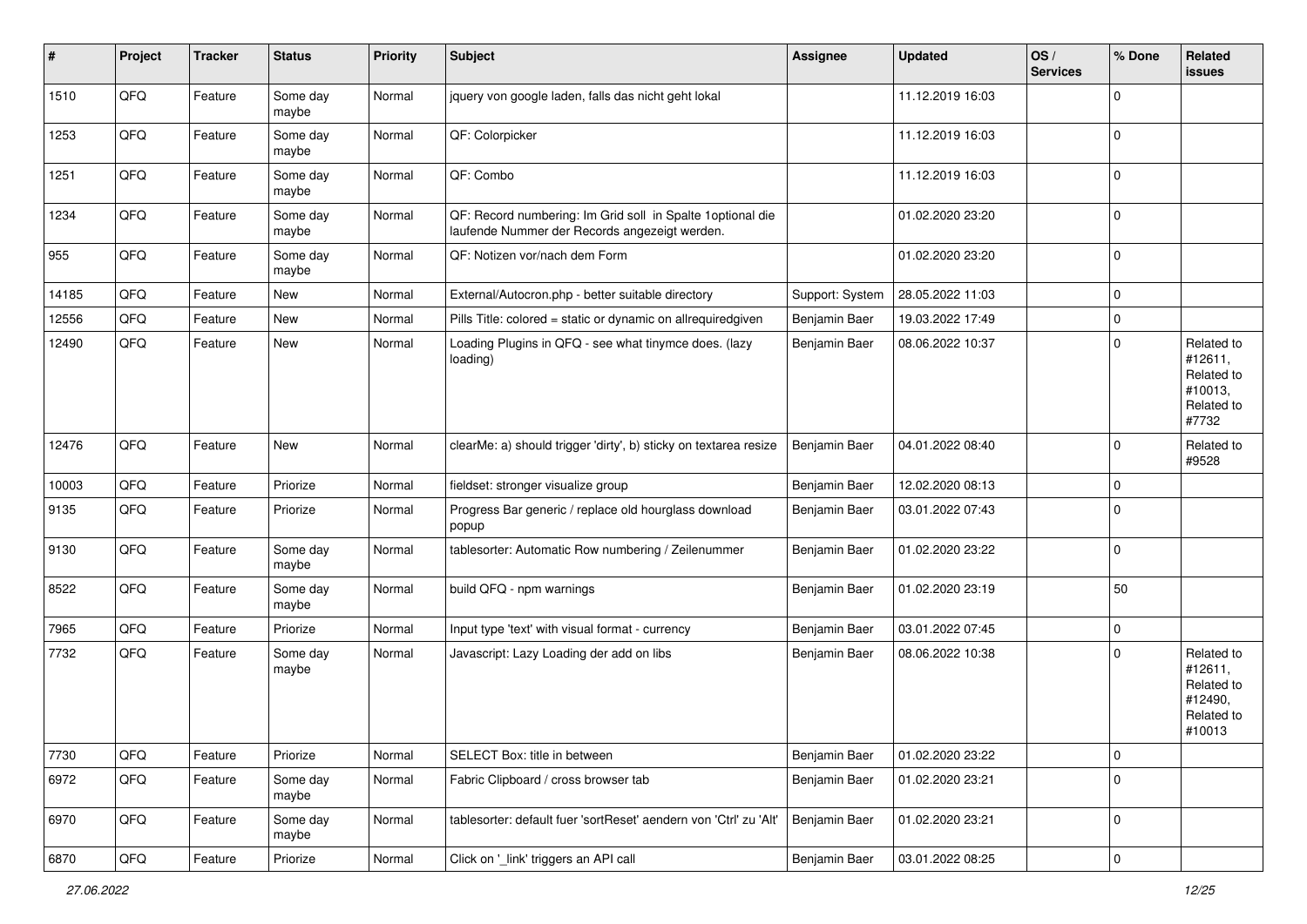| #     | Project | <b>Tracker</b> | <b>Status</b>              | <b>Priority</b> | Subject                                                                       | Assignee            | <b>Updated</b>   | OS/<br><b>Services</b> | % Done       | Related<br>issues    |
|-------|---------|----------------|----------------------------|-----------------|-------------------------------------------------------------------------------|---------------------|------------------|------------------------|--------------|----------------------|
| 6801  | QFQ     | Feature        | Priorize                   | Normal          | Fabric: Maximize / FullIscreen                                                | Benjamin Baer       | 21.03.2022 09:56 |                        | $\Omega$     |                      |
| 6224  | QFQ     | Feature        | Priorize                   | Normal          | Dynamic update: fade in/out fields                                            | Benjamin Baer       | 21.03.2022 09:50 |                        | $\Omega$     |                      |
| 5562  | QFQ     | Feature        | Priorize                   | Normal          | Drag'n'Drop fuer Uploads                                                      | Benjamin Baer       | 21.03.2022 09:52 |                        | $\Omega$     | Related to<br>#9706  |
| 5389  | QFQ     | Feature        | Some day<br>maybe          | Normal          | QFQ Design: Multline label / note                                             | Benjamin Baer       | 01.02.2020 23:19 |                        | $\Omega$     |                      |
| 5366  | QFQ     | Feature        | Priorize                   | Normal          | Saving with keyboard shortcuts                                                | Benjamin Baer       | 21.03.2022 09:47 |                        | $\Omega$     |                      |
| 5024  | QFQ     | Feature        | Some day<br>maybe          | Normal          | Fabric: Generate PDF with edits                                               | Benjamin Baer       | 01.02.2020 23:20 |                        | $\Omega$     | Related to<br>#10704 |
| 4420  | QFQ     | Feature        | Some day<br>maybe          | Normal          | Client: Local Storage - store the changes of a form, local in<br>the browser. | Benjamin Baer       | 11.12.2019 16:02 |                        | $\Omega$     |                      |
| 3692  | QFQ     | Feature        | Some day<br>maybe          | Normal          | QFQ Webseite                                                                  | Benjamin Baer       | 11.12.2019 16:02 |                        | $\Omega$     | Related to<br>#5033  |
| 3415  | QFQ     | Feature        | Some day<br>maybe          | Normal          | FE Login Box Templatefile                                                     | Benjamin Baer       | 11.12.2019 16:02 |                        | $\mathbf{0}$ |                      |
| 14371 | QFQ     | Feature        | Priorize                   | Normal          | <b>LDAP via REPORT</b>                                                        | Carsten Rose        | 19.06.2022 16:37 |                        | $\mathbf{0}$ |                      |
| 14290 | QFQ     | Feature        | Priorize                   | Normal          | FormEditor: Show Table Definition                                             | Carsten Rose        | 19.06.2022 16:37 |                        | $\Omega$     |                      |
| 14090 | QFQ     | Feature        | <b>New</b>                 | Normal          | Nützliche _script funktionen                                                  | Carsten Rose        | 28.05.2022 11:03 |                        | $\Omega$     |                      |
| 13843 | QFQ     | Feature        | <b>New</b>                 | Normal          | Create JWT via QFQ                                                            | Carsten Rose        | 19.03.2022 17:42 |                        | $\Omega$     |                      |
| 13841 | QFQ     | Feature        | <b>New</b>                 | Normal          | Create PDF via iText - evaluate                                               | Carsten Rose        | 19.03.2022 17:42 |                        | $\Omega$     |                      |
| 13700 | QFQ     | Feature        | <b>New</b>                 | Normal          | Redesign qfq.io Seite                                                         | Carsten Rose        | 19.03.2022 17:43 |                        | $\Omega$     |                      |
| 13566 | QFQ     | Feature        | Ready to sync<br>(develop) | Normal          | Delete config-example.gfg.php file                                            | Carsten Rose        | 23.12.2021 09:25 |                        | $\Omega$     |                      |
| 13467 | QFQ     | Feature        | New                        | Normal          | ChangeLog Generator                                                           | Carsten Rose        | 19.03.2022 17:46 |                        | $\Omega$     | Related to<br>#11460 |
| 13354 | QFQ     | Feature        | New                        | Normal          | Using Websocket in QFQ                                                        | Carsten Rose        | 10.11.2021 15:47 |                        | $\mathbf 0$  |                      |
| 13330 | QFQ     | Feature        | In Progress                | Normal          | Multi Form: Upload                                                            | Carsten Rose        | 07.11.2021 12:40 |                        | 50           | Related to<br>#9706  |
| 12679 | QFQ     | Feature        | <b>New</b>                 | Normal          | tablesorter: custom column width                                              | <b>Carsten Rose</b> | 16.06.2021 11:10 |                        | $\mathbf 0$  |                      |
| 12664 | QFQ     | Feature        | <b>New</b>                 | Normal          | TinyMCE: report/remove malicous HTML/JS Code                                  | Carsten Rose        | 19.03.2022 17:47 |                        | $\Omega$     | Related to<br>#14320 |
| 12632 | QFQ     | Feature        | <b>New</b>                 | Normal          | TinyMCE: Prepare CSS classes for images                                       | Carsten Rose        | 04.06.2021 14:35 |                        | 100          | Blocked by<br>#12186 |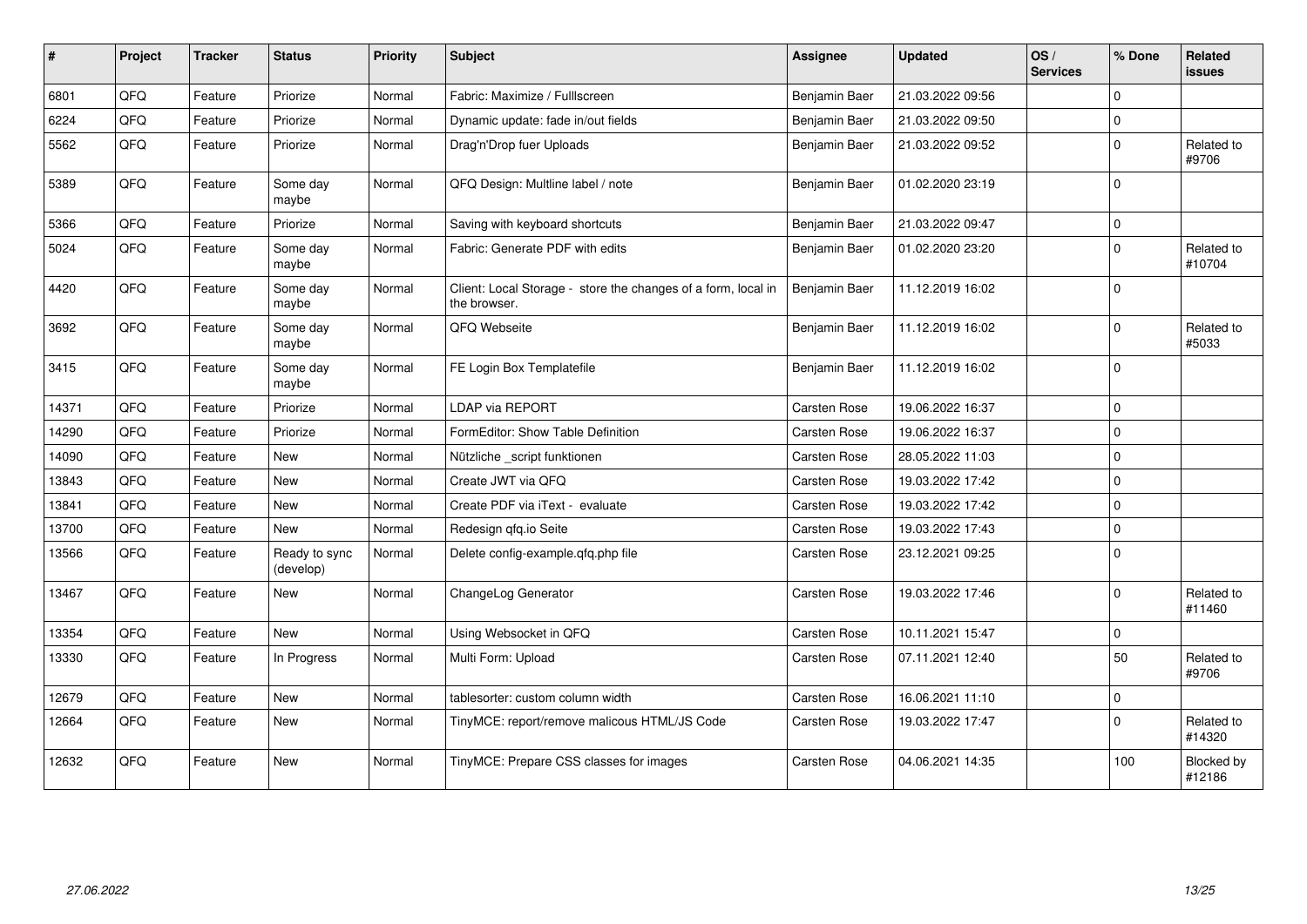| $\sharp$ | Project | <b>Tracker</b> | <b>Status</b>     | Priority | Subject                                                                                                        | <b>Assignee</b>     | Updated          | OS/<br><b>Services</b> | % Done      | Related<br><b>issues</b>                                               |
|----------|---------|----------------|-------------------|----------|----------------------------------------------------------------------------------------------------------------|---------------------|------------------|------------------------|-------------|------------------------------------------------------------------------|
| 12611    | QFQ     | Feature        | Some day<br>maybe | Normal   | Refactoring: Bootstrap with Lazy Loading                                                                       | Carsten Rose        | 08.06.2022 10:37 |                        | ∩           | Related to<br>#12490,<br>Related to<br>#10013,<br>Related to<br>#7732  |
| 12603    | QFQ     | Feature        | New               | Normal   | Dropdown (Select), Radio, checkbox:<br>itemListAlways={{!SELECT key, value}}                                   | Carsten Rose        | 19.03.2022 17:47 |                        | $\Omega$    |                                                                        |
| 12584    | QFQ     | Feature        | Feedback          | Normal   | T3 v10 migration script: replace alias-patterns (v11)                                                          | Carsten Rose        | 28.05.2022 11:12 |                        | 100         |                                                                        |
| 12504    | QFQ     | Feature        | Priorize          | Normal   | sql.log: report fe.id                                                                                          | Carsten Rose        | 05.05.2021 22:09 |                        | $\mathbf 0$ |                                                                        |
| 12503    | QFQ     | Feature        | Priorize          | Normal   | Detect dangerous UPDATE statement with missing WHERE                                                           | <b>Carsten Rose</b> | 05.05.2021 22:09 |                        | $\mathbf 0$ |                                                                        |
| 12480    | QFQ     | Feature        | New               | Normal   | If QFQ upgrade is running, block further request                                                               | <b>Carsten Rose</b> | 03.05.2021 20:45 |                        | $\mathbf 0$ |                                                                        |
| 12477    | QFQ     | Feature        | New               | Normal   | Support for refactoring: Form, FormElement, diverse<br>Tabellen/Spalten, tt-content Records                    | Carsten Rose        | 03.05.2021 20:45 |                        | 0           |                                                                        |
| 12474    | QFQ     | Feature        | New               | Normal   | Check BaseConfigURL if it is given and the the last char is '/                                                 | Carsten Rose        | 03.05.2021 20:45 |                        | $\mathbf 0$ |                                                                        |
| 12465    | QFQ     | Feature        | New               | Normal   | QFQ Function: use in FE to fill StoreRecord                                                                    | Carsten Rose        | 05.05.2021 21:58 |                        | $\mathbf 0$ |                                                                        |
| 12452    | QFQ     | Feature        | Priorize          | Normal   | BaseURL: alsways with '/' at the end                                                                           | Carsten Rose        | 19.06.2022 13:45 |                        | $\mathbf 0$ | Related to<br>#10782                                                   |
| 12440    | QFQ     | Feature        | In Progress       | Normal   | Typo3 V10 upgrade (durchfuehren und testen)                                                                    | Carsten Rose        | 21.03.2022 09:53 |                        | 50          | Related to<br>#12357,<br>Related to<br>#12067,<br>Related to<br>#10661 |
| 12439    | QFQ     | Feature        | In Progress       | Normal   | TinyMCE Paste from Word & Character Count/Limit                                                                | Carsten Rose        | 05.05.2021 22:15 |                        | $\mathbf 0$ |                                                                        |
| 12413    | QFQ     | Feature        | New               | Normal   | STORE_TYPO3: enhance for {{be_users.email:T}},<br>{{fe users.email:T}}                                         | <b>Carsten Rose</b> | 03.05.2021 20:45 |                        | $\Omega$    | Related to<br>#12412,<br>Related to<br>#10012                          |
| 12412    | QFQ     | Feature        | <b>New</b>        | Normal   | Action/Escape qualifier 'e' (empty), '0': if given, an empty<br>string (or '0') will be treated as 'not found' | <b>Carsten Rose</b> | 08.05.2021 09:40 |                        | $\Omega$    | Related to<br>#12413,<br>Related to<br>#10012                          |
| 12400    | QFQ     | Feature        | New               | Normal   | Tutorial ist in QFQ Doku, Wird in der Suche gefunden, es<br>gibt aber kein Menupunkt - Inhalt ueberpruefen     | <b>Carsten Rose</b> | 03.05.2021 20:45 |                        | 0           |                                                                        |
| 12337    | QFQ     | Feature        | Some day<br>maybe | Normal   | Database.php: better caching                                                                                   | Carsten Rose        | 16.09.2021 15:10 |                        | 0           |                                                                        |
| 12330    | QFQ     | Feature        | New               | Normal   | Copy to input field / text area / TinyMCE                                                                      | Carsten Rose        | 07.04.2021 09:01 |                        | $\mathbf 0$ |                                                                        |
| 12315    | QFQ     | Feature        | Some day<br>maybe | Normal   | Form History (Diffs) / Backups                                                                                 | Carsten Rose        | 16.09.2021 15:10 |                        | $\mathbf 0$ |                                                                        |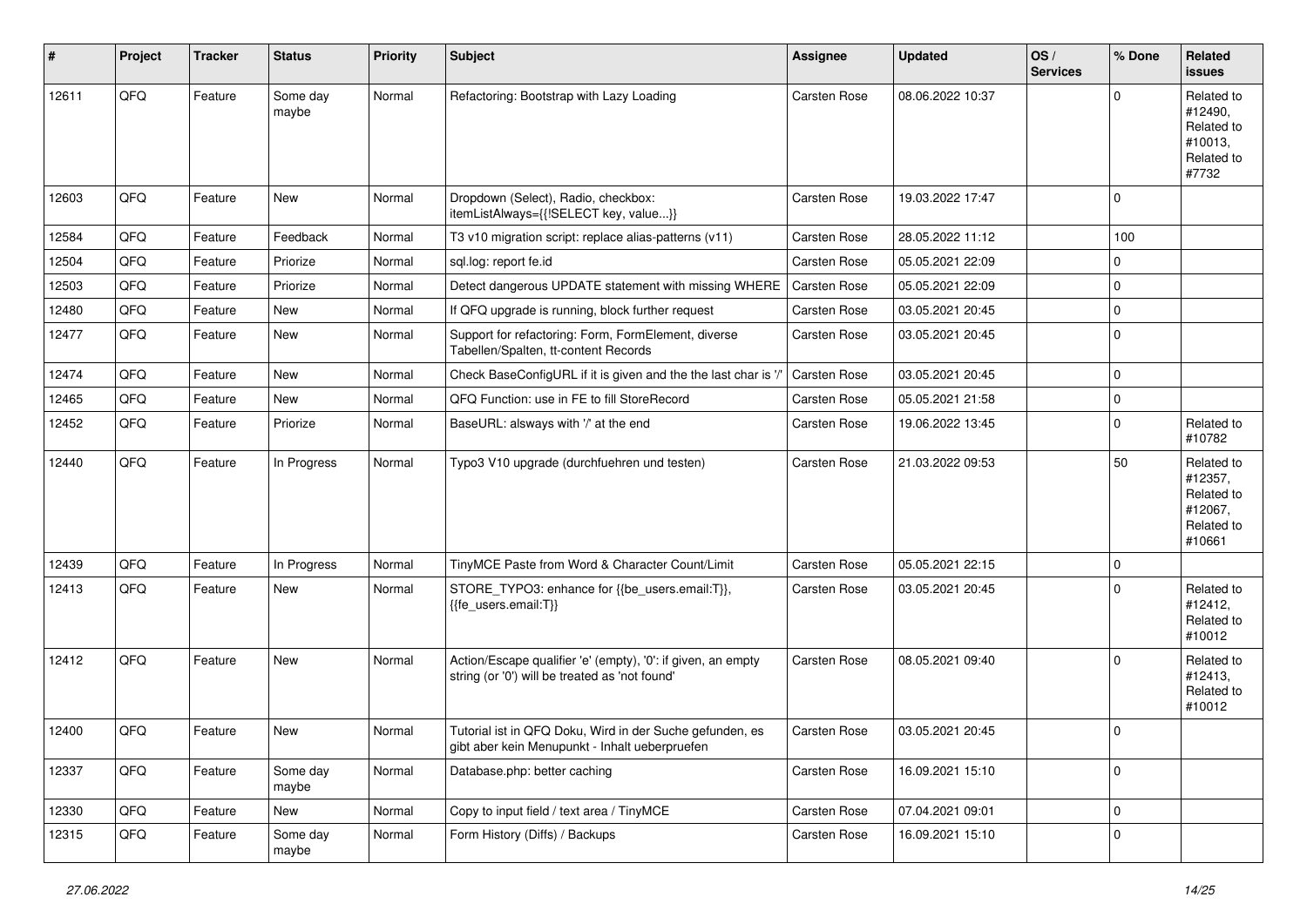| ∦     | Project | <b>Tracker</b> | <b>Status</b>     | <b>Priority</b> | Subject                                                                                              | Assignee                                               | <b>Updated</b>   | OS/<br><b>Services</b> | % Done      | Related<br><b>issues</b>                     |                      |
|-------|---------|----------------|-------------------|-----------------|------------------------------------------------------------------------------------------------------|--------------------------------------------------------|------------------|------------------------|-------------|----------------------------------------------|----------------------|
| 12269 | QFQ     | Feature        | New               | Normal          | 2FA - Login                                                                                          | Carsten Rose                                           | 03.05.2021 20:45 |                        | $\Omega$    |                                              |                      |
| 12163 | QFQ     | Feature        | <b>New</b>        | Normal          | Checkbox: table wrap                                                                                 | Carsten Rose                                           | 03.05.2021 20:51 |                        | $\mathbf 0$ |                                              |                      |
| 12162 | QFQ     | Feature        | <b>New</b>        | Normal          | FE.type=sendmail: personalized mailing (several mails) via<br>template                               | Carsten Rose                                           | 03.05.2021 20:45 |                        | $\Omega$    |                                              |                      |
| 12146 | QFQ     | Feature        | New               | Normal          | Autocron Job: Anzeigen wann der naechste Job ausgefuehrt<br>wird, resp das er nicht ausgefuehrt wird | <b>Carsten Rose</b>                                    | 15.03.2021 15:23 |                        | $\Omega$    |                                              |                      |
| 12119 | QFQ     | Feature        | New               | Normal          | AS paged: error message missing if there ist no 'r'<br>argument.                                     | Carsten Rose                                           | 03.05.2021 20:51 |                        | $\mathbf 0$ |                                              |                      |
| 12109 | QFQ     | Feature        | <b>New</b>        | Normal          | Donwload Link: Plain, SIP, Persistent Link, Peristent SIP -<br>new notation                          | Carsten Rose                                           | 03.05.2021 20:45 |                        | 0           | Related to<br>#12085                         |                      |
| 12024 | QFQ     | Feature        | <b>New</b>        | Normal          | Excel Export: text columns by default decode<br>htmlspeciachar()                                     | Carsten Rose                                           | 17.02.2021 23:55 |                        | $\Omega$    | Related to<br>#12022                         |                      |
| 12023 | QFQ     | Feature        | <b>New</b>        | Normal          | MySQL Stored Precdure: QDECODESPECIALCHAR()                                                          | Carsten Rose                                           | 16.02.2021 11:16 |                        | $\Omega$    | Related to<br>#12022                         |                      |
| 11980 | QFQ     | Feature        | In Progress       | Normal          | protected verzeichnis MUSS geschützt werden                                                          | Carsten Rose                                           | 07.09.2021 13:30 |                        | $\mathbf 0$ |                                              |                      |
| 11955 | QFQ     | Feature        | <b>New</b>        | Normal          | subrecord: new title option to set <th> attributes - e.g. to<br/>customize tablesorter options.</th> | attributes - e.g. to<br>customize tablesorter options. | Carsten Rose     | 03.05.2021 20:47       |             | $\Omega$                                     | Related to<br>#11775 |
| 11775 | QFQ     | Feature        | <b>New</b>        | Normal          | Subrecord Tooltip pro Feld                                                                           | Carsten Rose                                           | 18.12.2020 15:22 |                        | $\mathbf 0$ | Related to<br>#11955                         |                      |
| 11747 | QFQ     | Feature        | <b>New</b>        | Normal          | Maintenance Page with Redirect                                                                       | Carsten Rose                                           | 03.05.2021 20:47 |                        | $\Omega$    | Related to<br>#11741                         |                      |
| 11702 | QFQ     | Feature        | <b>New</b>        | Normal          | HTML Special Char makes no sense for 'allbut' if '&' is<br>forbidden                                 | Carsten Rose                                           | 07.12.2021 16:35 |                        | $\Omega$    | Related to<br>#5112,<br>Related to<br>#14320 |                      |
| 11523 | QFQ     | Feature        | New               | Normal          | Mit dynamic Update erkennen, ob Upload gemacht wurde                                                 | Carsten Rose                                           | 13.11.2020 15:07 |                        | $\Omega$    | Related to<br>#9533                          |                      |
| 11516 | QFQ     | Feature        | <b>New</b>        | Normal          | Multi Page Form (Previous/Next Buttons)                                                              | Carsten Rose                                           | 16.03.2021 17:52 |                        | $\mathbf 0$ |                                              |                      |
| 11504 | QFQ     | Feature        | <b>New</b>        | Normal          | Dynamic Update: Button text update for 'Save',' Close' &<br>'Delete'                                 | Carsten Rose                                           | 12.11.2020 23:44 |                        | $\Omega$    |                                              |                      |
| 11460 | QFQ     | Feature        | <b>New</b>        | Normal          | Easier creation of changelog: gitchangelog                                                           | Carsten Rose                                           | 12.06.2021 10:20 |                        | 0           | Related to<br>#13467                         |                      |
| 11323 | QFQ     | Feature        | Some day<br>maybe | Normal          | Report Frontend Editor Modal + Codemirror                                                            | Carsten Rose                                           | 16.09.2021 15:10 |                        | 0           | Related to<br>#11036                         |                      |
| 11322 | QFQ     | Feature        | Some day<br>maybe | Normal          | Form Element JSON - (multiline parameter field)                                                      | Carsten Rose                                           | 16.09.2021 15:10 |                        | 0           |                                              |                      |
| 11320 | QFQ     | Feature        | Priorize          | Normal          | Typo3 Version 10 support                                                                             | Carsten Rose                                           | 05.05.2021 22:09 |                        | 0           |                                              |                      |
| 11217 | QFQ     | Feature        | Some day<br>maybe | Normal          | <b>Extend Script Functionality</b>                                                                   | Carsten Rose                                           | 16.09.2021 15:10 |                        | 0           |                                              |                      |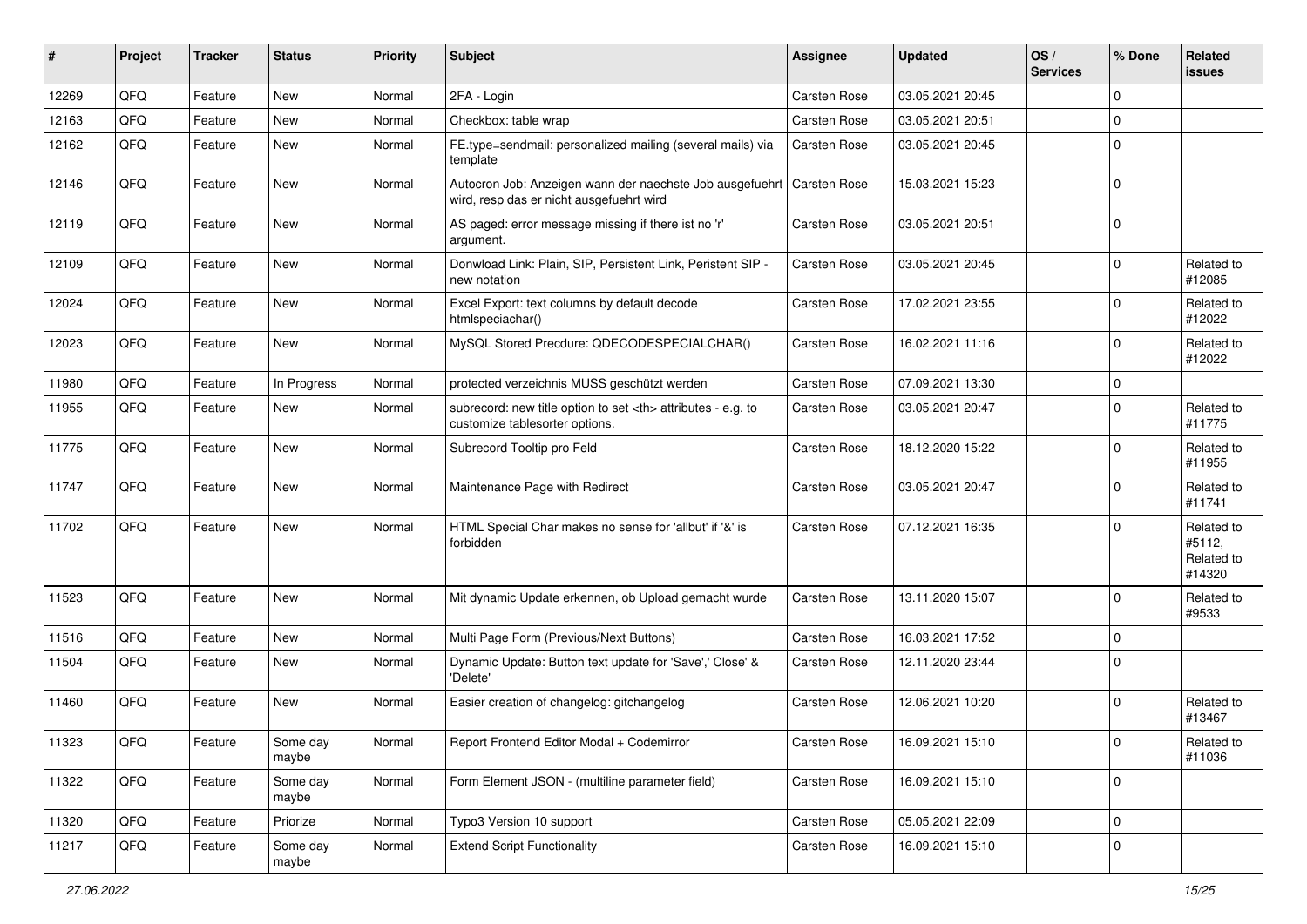| $\vert$ # | <b>Project</b> | <b>Tracker</b> | <b>Status</b>     | <b>Priority</b> | <b>Subject</b>                                                                           | <b>Assignee</b>     | <b>Updated</b>   | OS/<br><b>Services</b> | % Done      | Related<br>issues                                                     |
|-----------|----------------|----------------|-------------------|-----------------|------------------------------------------------------------------------------------------|---------------------|------------------|------------------------|-------------|-----------------------------------------------------------------------|
| 11080     | QFQ            | Feature        | <b>New</b>        | Normal          | Send MQTT messages                                                                       | Carsten Rose        | 29.08.2020 19:49 |                        | $\Omega$    |                                                                       |
| 11076     | QFQ            | Feature        | In Progress       | Normal          | SELECT  AS websocket                                                                     | Carsten Rose        | 30.08.2020 17:49 |                        | $\mathbf 0$ |                                                                       |
| 11036     | QFQ            | Feature        | Some day<br>maybe | Normal          | inline report editor permissions                                                         | Carsten Rose        | 16.09.2021 15:09 |                        | $\Omega$    | Related to<br>#11323                                                  |
| 10996     | QFQ            | Feature        | <b>New</b>        | Normal          | Download video via sip: no seek                                                          | Carsten Rose        | 12.08.2020 14:18 |                        | $\Omega$    |                                                                       |
| 10979     | QFQ            | Feature        | <b>New</b>        | Normal          | Ajax Calls an API - dataReport                                                           | Carsten Rose        | 11.05.2022 12:15 |                        | $\Omega$    |                                                                       |
| 10976     | QFQ            | Feature        | <b>New</b>        | Normal          | Excel Export Verbesserungen                                                              | Carsten Rose        | 06.08.2020 10:56 |                        | 0           |                                                                       |
| 10819     | QFQ            | Feature        | <b>New</b>        | Normal          | Persistent SIP - second try                                                              | Carsten Rose        | 29.06.2020 23:02 |                        | $\Omega$    | Related to<br>#6261                                                   |
| 10793     | QFQ            | Feature        | In Progress       | Normal          | <b>Update NPM Packages</b>                                                               | Carsten Rose        | 07.09.2021 13:25 |                        | 30          |                                                                       |
| 10745     | QFQ            | Feature        | Some day<br>maybe | Normal          | <b>Tablesorter Excel Export</b>                                                          | <b>Carsten Rose</b> | 16.09.2021 15:09 |                        | $\Omega$    |                                                                       |
| 10716     | QFQ            | Feature        | Some day<br>maybe | Normal          | Business Logic mit Externen Skripten                                                     | <b>Carsten Rose</b> | 16.09.2021 15:10 |                        | $\Omega$    | Related to<br>#10713,<br>Related to<br>#8217                          |
| 10714     | QFQ            | Feature        | New               | Normal          | multi Table Form                                                                         | Carsten Rose        | 16.03.2021 18:44 |                        | $\mathbf 0$ |                                                                       |
| 10593     | QFQ            | Feature        | <b>New</b>        | Normal          | label2: text behind input element                                                        | Carsten Rose        | 16.05.2020 10:57 |                        | $\Omega$    |                                                                       |
| 10443     | QFQ            | Feature        | In Progress       | Normal          | Konzept api / live                                                                       | Carsten Rose        | 07.05.2020 09:39 |                        | $\mathbf 0$ |                                                                       |
| 10119     | QFQ            | Feature        | <b>New</b>        | Normal          | Dropdown (selectlist) & TypeAhead: format and catagorize<br>list                         | Carsten Rose        | 07.05.2020 09:36 |                        | $\Omega$    |                                                                       |
| 10116     | QFQ            | Feature        | Some day<br>maybe | Normal          | TypeAhead: Tag - show inside 'input' element                                             | Carsten Rose        | 16.09.2021 15:09 |                        | $\Omega$    |                                                                       |
| 10115     | QFQ            | Feature        | <b>New</b>        | Normal          | TypeAhead: static list                                                                   | Carsten Rose        | 26.02.2020 16:42 |                        | 100         |                                                                       |
| 10095     | QFQ            | Feature        | Some day<br>maybe | Normal          | Generic Gitlab Integration into QFQ                                                      | Carsten Rose        | 16.09.2021 15:10 |                        | $\Omega$    |                                                                       |
| 10080     | QFQ            | Feature        | <b>New</b>        | Normal          | Popup on 'save' / 'close': configure dialog (answer<br>yes/no/cancle/)                   | Carsten Rose        | 28.03.2021 20:52 |                        | $\mathbf 0$ | Is duplicate<br>of #12262                                             |
| 10015     | QFQ            | Feature        | Priorize          | Normal          | Monospace in Textarea                                                                    | Carsten Rose        | 03.02.2020 13:40 |                        | $\mathbf 0$ |                                                                       |
| 10014     | QFQ            | Feature        | New               | Normal          | Manual.rst: describe behaviour and process order of<br>fillStoreVar, slaveId, sqlBefore, | Carsten Rose        | 01.02.2020 22:31 |                        | $\Omega$    |                                                                       |
| 10013     | QFQ            | Feature        | Some day<br>maybe | Normal          | FE.typ=editor: CodeMirror                                                                | Carsten Rose        | 08.06.2022 10:37 |                        | $\mathbf 0$ | Related to<br>#12611,<br>Related to<br>#12490,<br>Related to<br>#7732 |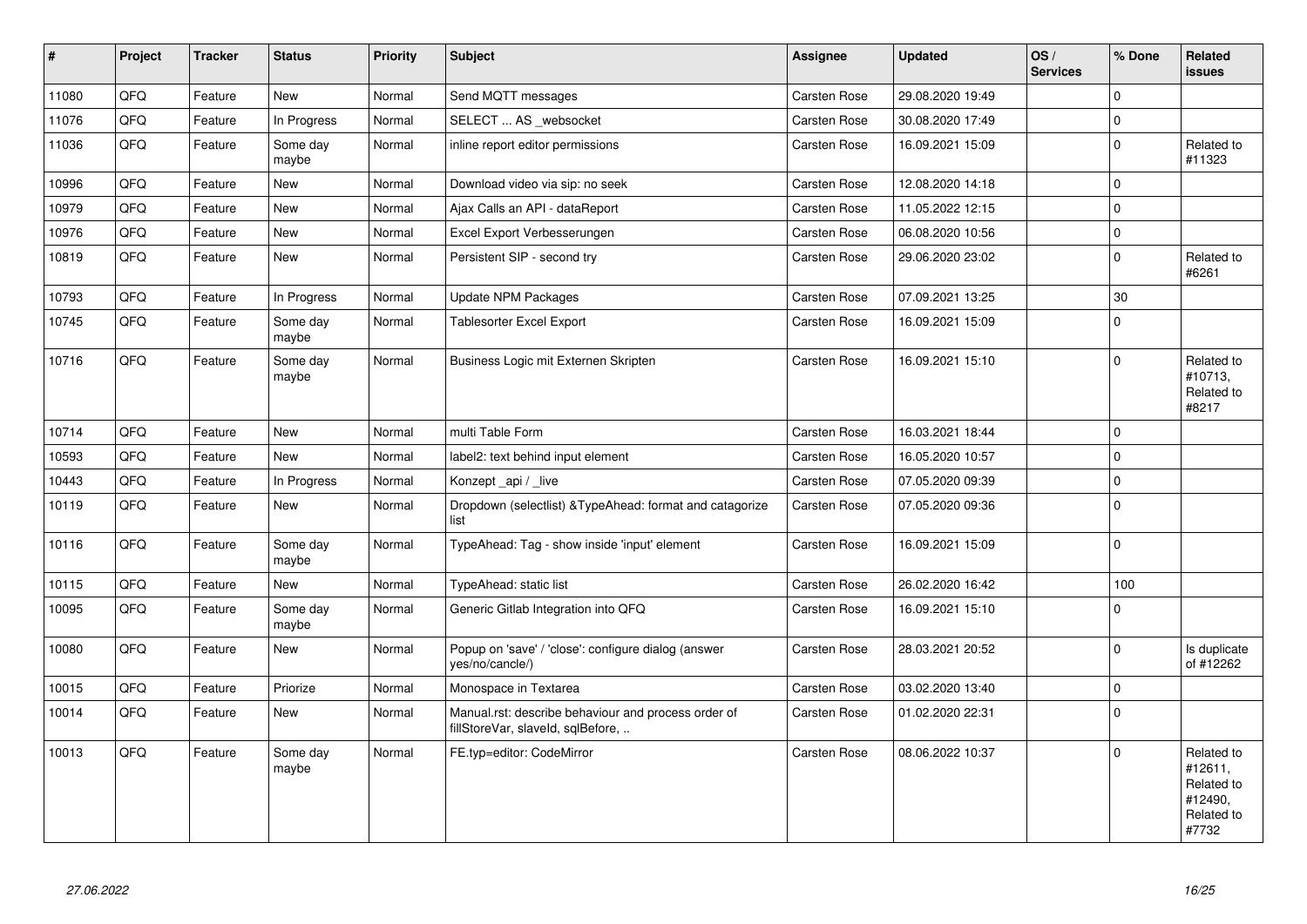| #     | Project | <b>Tracker</b> | <b>Status</b>     | <b>Priority</b> | <b>Subject</b>                                                                                                                        | <b>Assignee</b>     | <b>Updated</b>   | OS/<br><b>Services</b> | % Done      | Related<br>issues                                                      |
|-------|---------|----------------|-------------------|-----------------|---------------------------------------------------------------------------------------------------------------------------------------|---------------------|------------------|------------------------|-------------|------------------------------------------------------------------------|
| 10012 | QFQ     | Feature        | Priorize          | Normal          | redirectAllMailTo: {{beEmail:T}}                                                                                                      | Carsten Rose        | 08.05.2021 09:54 |                        | $\Omega$    | Related to<br>#12412,<br>Related to<br>#12413,<br>Related to<br>#10011 |
| 10011 | QFQ     | Feature        | Priorize          | Normal          | Offer new STORE_TYPO3 Variable 'beUser', 'beEmail'                                                                                    | Carsten Rose        | 08.05.2021 09:51 |                        | $\Omega$    | Related to<br>#10012,<br>Related to<br>#12511                          |
| 10005 | QFQ     | Feature        | Priorize          | Normal          | Report / special column name:  AS _calendar                                                                                           | Carsten Rose        | 03.06.2020 17:28 |                        | 0           |                                                                        |
| 9983  | QFQ     | Feature        | <b>New</b>        | Normal          | Report Notation: new keyword 'range'                                                                                                  | Carsten Rose        | 01.02.2020 15:55 |                        | $\Omega$    |                                                                        |
| 9968  | QFQ     | Feature        | Priorize          | Normal          | Tooltip in Links for Developer                                                                                                        | Carsten Rose        | 01.02.2020 23:17 |                        | 0           |                                                                        |
| 9928  | QFQ     | Feature        | Priorize          | Normal          | SpecialColumnName: a) Deprecated: ' AS "_+tag " ', b)<br>New: ' AS "_ <tag1><tag2>"</tag2></tag1>                                     | Carsten Rose        | 01.02.2020 23:17 |                        | $\mathbf 0$ | Related to<br>#9929                                                    |
| 9927  | QFQ     | Feature        | New               | Normal          | QFQ Update: a) Update nur machen wenn BE User<br>eingeloggt ist., b) Bei Fehler genaue Meldung welcher<br>Updateschritt Probleme hat. | Carsten Rose        | 22.01.2020 12:59 |                        | $\Omega$    |                                                                        |
| 9900  | QFQ     | Feature        | Priorize          | Normal          | Generic API Call: tt-content record >> JSON                                                                                           | Carsten Rose        | 01.02.2020 10:13 |                        | $\mathbf 0$ |                                                                        |
| 9811  | QFQ     | Feature        | <b>New</b>        | Normal          | Report: tag every n'th row                                                                                                            | Carsten Rose        | 01.02.2020 23:22 |                        | $\mathbf 0$ |                                                                        |
| 9781  | QFQ     | Feature        | <b>New</b>        | Normal          | Button: CSS class to make buttons smaller                                                                                             | Carsten Rose        | 01.02.2020 23:22 |                        | $\mathbf 0$ |                                                                        |
| 9777  | QFQ     | Feature        | <b>New</b>        | Normal          | Logging QFQ Variables                                                                                                                 | Carsten Rose        | 16.12.2019 17:17 |                        | $\Omega$    |                                                                        |
| 9707  | QFQ     | Feature        | <b>New</b>        | Normal          | SIP security: encode pageld and check pageld on decode                                                                                | Carsten Rose        | 01.02.2020 23:22 |                        | $\mathbf 0$ |                                                                        |
| 9706  | QFQ     | Feature        | New               | Normal          | Multi File Upload (hidden template group)                                                                                             | Carsten Rose        | 01.02.2020 23:22 |                        | $\mathbf 0$ | Related to<br>#7521,<br>Related to<br>#5562,<br>Related to<br>#13330   |
| 9704  | QFQ     | Feature        | Some day<br>maybe | Normal          | Thumbnails Generieren beim Splitten von PDF Files                                                                                     | Carsten Rose        | 11.12.2019 16:01 |                        | $\Omega$    |                                                                        |
| 9668  | QFQ     | Feature        | Priorize          | Normal          | Form.mode: rename 'hidden' to 'hide'                                                                                                  | Carsten Rose        | 05.05.2021 22:14 |                        | $\Omega$    | Related to<br>#6437                                                    |
| 9602  | QFQ     | Feature        | New               | Normal          | Form definition as JSON                                                                                                               | <b>Carsten Rose</b> | 01.02.2020 23:21 |                        | 0           | Related to<br>#9600                                                    |
| 9579  | QFQ     | Feature        | Some day<br>maybe | Normal          | Multiform with Process Row                                                                                                            | Carsten Rose        | 11.12.2019 16:01 |                        | $\mathbf 0$ |                                                                        |
| 9537  | QFQ     | Feature        | New               | Normal          | FormEditor: Edit fieldset in FrontEnd                                                                                                 | Carsten Rose        | 01.02.2020 23:22 |                        | 0           |                                                                        |
| 9394  | QFQ     | Feature        | Priorize          | Normal          | REST: allow for non numerical ids in get requests                                                                                     | Carsten Rose        | 05.05.2021 22:10 |                        | $\mathbf 0$ |                                                                        |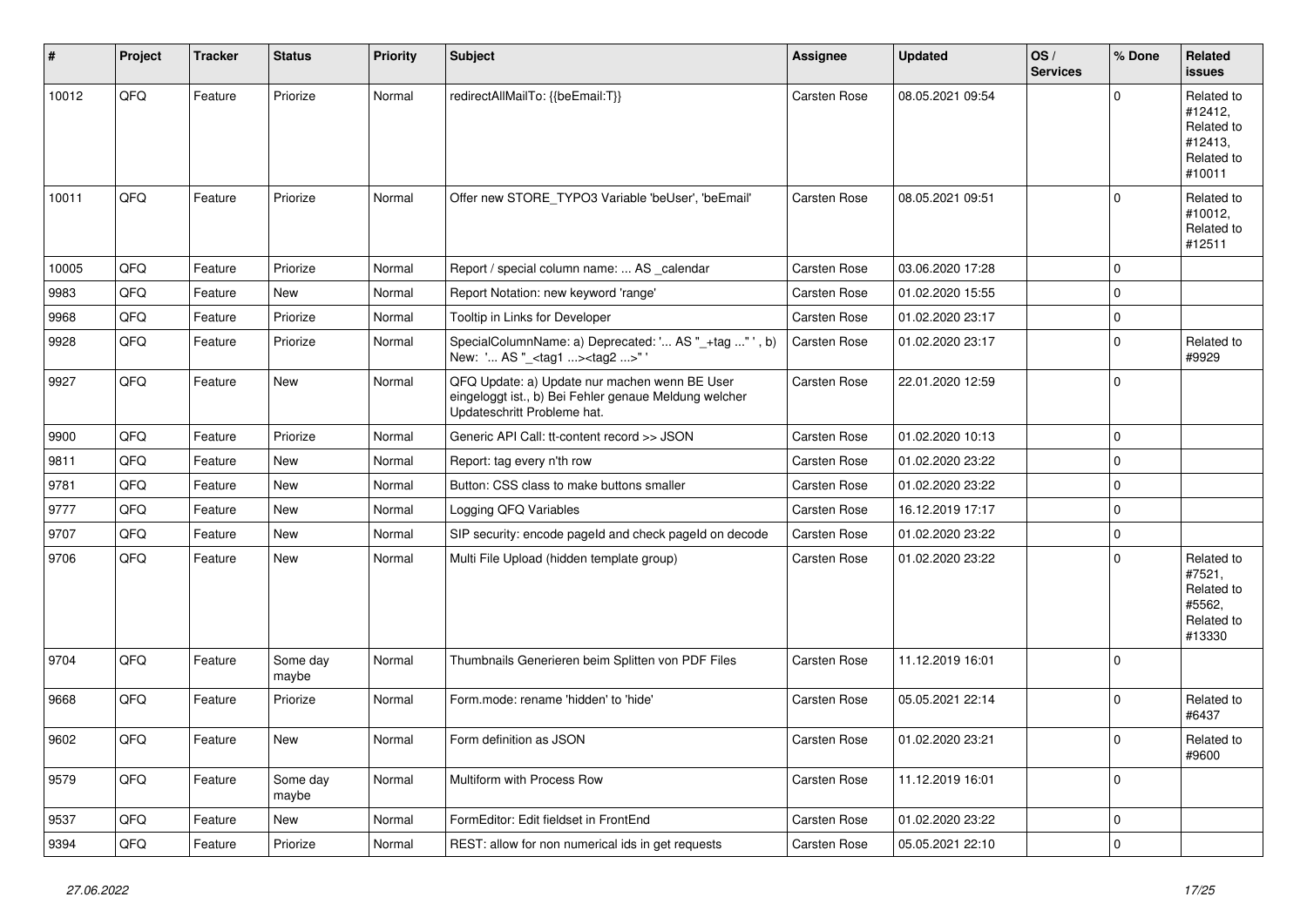| ∦    | Project | <b>Tracker</b> | <b>Status</b>     | <b>Priority</b> | Subject                                                                                                | Assignee            | <b>Updated</b>   | OS/<br><b>Services</b> | % Done      | Related<br><b>issues</b> |
|------|---------|----------------|-------------------|-----------------|--------------------------------------------------------------------------------------------------------|---------------------|------------------|------------------------|-------------|--------------------------|
| 9352 | QFQ     | Feature        | <b>New</b>        | Normal          | FE 'Native' fire slaveld, sqlAfter, sqlIns                                                             | Carsten Rose        | 01.02.2020 23:22 |                        | $\mathbf 0$ |                          |
| 9348 | QFQ     | Feature        | <b>New</b>        | Normal          | defaultThumbnailSize: pre render thumbnails                                                            | Carsten Rose        | 12.06.2021 09:05 |                        | $\mathbf 0$ |                          |
| 9346 | QFQ     | Feature        | Priorize          | Normal          | beforeSave: check if an upload is given                                                                | Carsten Rose        | 11.06.2021 21:18 |                        | $\mathbf 0$ |                          |
| 9221 | QFQ     | Feature        | <b>New</b>        | Normal          | typeAhead: Zeichenlimite ausschalten                                                                   | Carsten Rose        | 08.05.2021 17:06 |                        | $\mathbf 0$ |                          |
| 9208 | QFQ     | Feature        | New               | Normal          | Manage 'recent' records                                                                                | Carsten Rose        | 01.02.2020 23:22 |                        | $\mathbf 0$ |                          |
| 9136 | QFQ     | Feature        | <b>New</b>        | Normal          | Create ZIP files with dynamic PDFs                                                                     | <b>Carsten Rose</b> | 01.02.2020 23:22 |                        | $\mathbf 0$ |                          |
| 9129 | QFQ     | Feature        | <b>New</b>        | Normal          | sqlValidate: Message as notification, not as error                                                     | Carsten Rose        | 01.02.2020 23:22 |                        | $\mathbf 0$ | Related to<br>#9128      |
| 9128 | QFQ     | Feature        | <b>New</b>        | Normal          | Error Message: not replaced variables- a) replace back to<br>'{{', b) underline                        | Carsten Rose        | 01.02.2020 23:22 |                        | $\mathbf 0$ | Related to<br>#9129      |
| 8975 | QFQ     | Feature        | New               | Normal          | Report Notation: 2.0                                                                                   | Carsten Rose        | 01.02.2020 23:22 |                        | $\mathbf 0$ | Related to<br>#8963      |
| 8963 | QFQ     | Feature        | Priorize          | Normal          | Setting values in a store: flexible way                                                                | Carsten Rose        | 05.05.2021 22:10 |                        | $\Omega$    | Related to<br>#8975      |
| 8894 | QFQ     | Feature        | Some day<br>maybe | Normal          | Documentation Tags Usable in QFQ Application                                                           | <b>Carsten Rose</b> | 11.12.2019 16:01 |                        | $\mathbf 0$ |                          |
| 8892 | QFQ     | Feature        | Some day<br>maybe | Normal          | Display and Edit SQL Comments in Form Editor                                                           | Carsten Rose        | 11.12.2019 16:01 |                        | $\mathbf 0$ |                          |
| 8806 | QFQ     | Feature        | <b>New</b>        | Normal          | SQL Function nl2br                                                                                     | Carsten Rose        | 01.02.2020 23:22 |                        | $\mathbf 0$ |                          |
| 8719 | QFQ     | Feature        | <b>New</b>        | Normal          | extraButtonLock: add support for 0/1                                                                   | Carsten Rose        | 01.02.2020 23:22 |                        | $\mathbf 0$ |                          |
| 8702 | QFQ     | Feature        | <b>New</b>        | Normal          | Load Record which is locked: missing user info                                                         | Carsten Rose        | 11.12.2019 16:16 |                        | $\mathbf 0$ | Related to<br>#9789      |
| 8586 | QFQ     | Feature        | Some day<br>maybe | Normal          | QFQ: Enhance Error message for 'record not found'                                                      | Carsten Rose        | 16.09.2021 15:10 |                        | $\mathbf 0$ |                          |
| 8585 | QFQ     | Feature        | Priorize          | Normal          | Enhance Error message for 'unknown form'                                                               | Carsten Rose        | 01.02.2020 10:13 |                        | $\pmb{0}$   |                          |
| 8584 | QFQ     | Feature        | Priorize          | Normal          | FE 'Action' - never assign to Container (except Template<br>Group)                                     | Carsten Rose        | 01.02.2020 10:13 |                        | $\mathbf 0$ |                          |
| 8520 | QFQ     | Feature        | Some day<br>maybe | Normal          | Bring QFQ to Composer                                                                                  | Carsten Rose        | 16.09.2021 15:10 |                        | $\mathbf 0$ |                          |
| 8336 | QFQ     | Feature        | <b>New</b>        | Normal          | Form > modified > Close New: a) Optional disable popup, b)<br>custom text, c) mode on save: close stay | Carsten Rose        | 01.02.2020 23:22 |                        | $\mathbf 0$ | Related to<br>#8335      |
| 8277 | QFQ     | Feature        | Priorize          | Normal          | fe.parameter.default=                                                                                  | Carsten Rose        | 01.02.2020 23:17 |                        | $\mathbf 0$ | Related to<br>#8113      |
| 8217 | QFQ     | Feature        | New               | Normal          | if-elseif-else construct                                                                               | Carsten Rose        | 16.03.2021 18:41 |                        | $\mathbf 0$ | Related to<br>#10716     |
| 8187 | QFQ     | Feature        | New               | Normal          | Subrecord: enable/hide new button - make new/edit/delete<br>customizeable.                             | Carsten Rose        | 06.03.2021 18:44 |                        | $\mathbf 0$ | Related to<br>#11326     |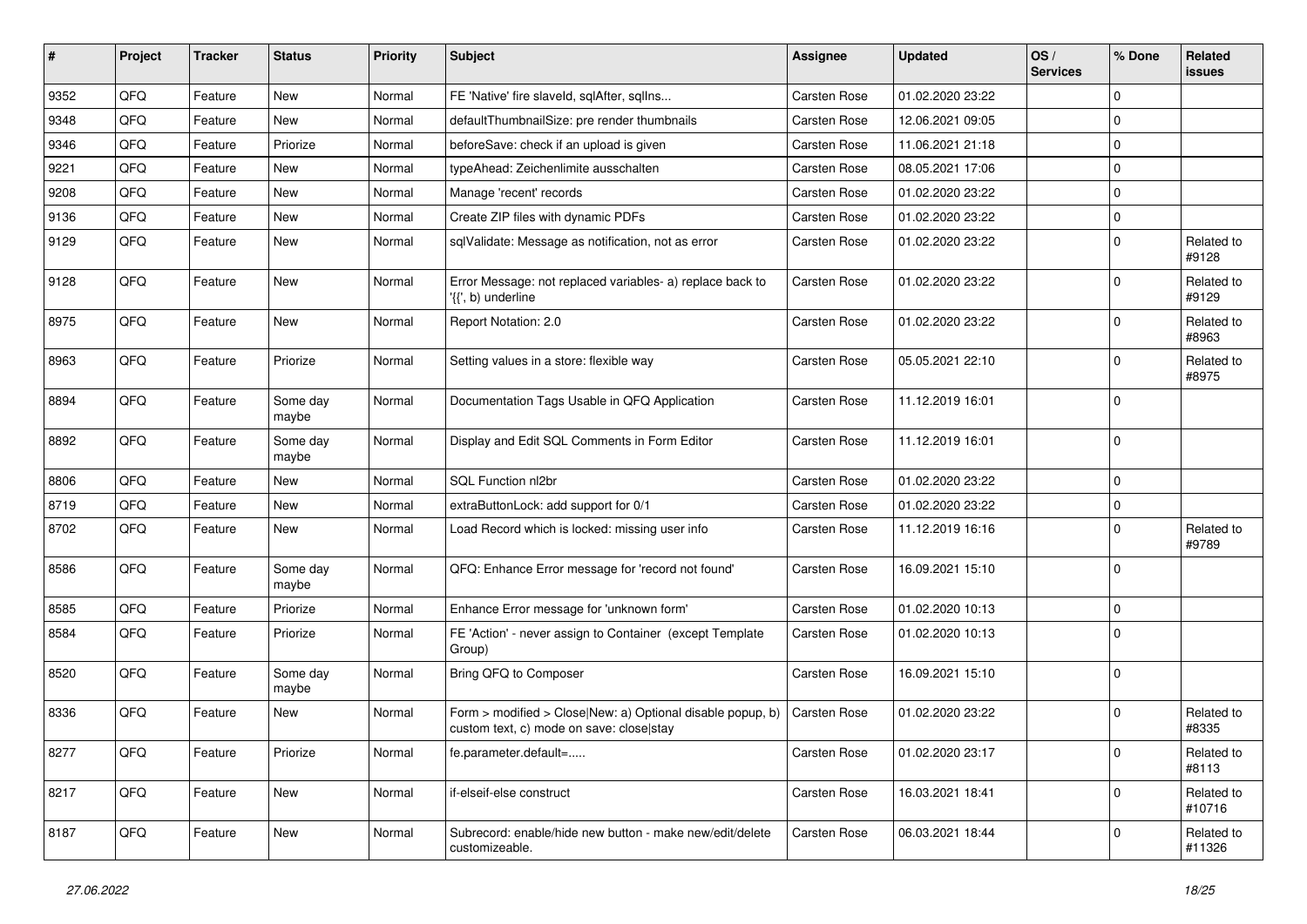| $\sharp$ | Project | <b>Tracker</b> | <b>Status</b>     | <b>Priority</b> | Subject                                                                 | Assignee            | <b>Updated</b>   | OS/<br><b>Services</b> | % Done      | Related<br>issues    |
|----------|---------|----------------|-------------------|-----------------|-------------------------------------------------------------------------|---------------------|------------------|------------------------|-------------|----------------------|
| 8101     | QFQ     | Feature        | Some day<br>maybe | Normal          | Password hash: support further hashing methods                          | Carsten Rose        | 16.09.2021 15:10 |                        | $\Omega$    |                      |
| 8089     | QFQ     | Feature        | New               | Normal          | Copy/Paste for FormElements                                             | Carsten Rose        | 01.02.2020 23:22 |                        | 0           |                      |
| 8044     | QFQ     | Feature        | Priorize          | Normal          | Transaction: a) Form, b) Report                                         | <b>Carsten Rose</b> | 05.05.2021 22:14 |                        | $\Omega$    | Related to<br>#8043  |
| 8034     | QFQ     | Feature        | Priorize          | Normal          | FormElement 'data': 22.22.2222 should not be accepted                   | Carsten Rose        | 01.02.2020 10:13 |                        | $\mathbf 0$ |                      |
| 7924     | QFQ     | Feature        | <b>New</b>        | Normal          | Radio/Checkbox with Tooltip                                             | Carsten Rose        | 01.02.2020 23:22 |                        | 0           |                      |
| 7920     | QFQ     | Feature        | New               | Normal          | FE: Syntax Highlight, Zeinlenumbruch                                    | Carsten Rose        | 01.02.2020 10:03 |                        | 0           |                      |
| 7812     | QFQ     | Feature        | <b>New</b>        | Normal          | FE 'Subrecord' - new option 'subrecordShowFilter',<br>'subrecordPaging' | <b>Carsten Rose</b> | 01.02.2020 23:22 |                        | $\Omega$    |                      |
| 7683     | QFQ     | Feature        | <b>New</b>        | Normal          | Special column names in '{{ SELECT  AS _link }}' should<br>be detected  | Carsten Rose        | 01.02.2020 23:21 |                        | $\Omega$    |                      |
| 7681     | QFQ     | Feature        | <b>New</b>        | Normal          | Optional switch off 'check for modified record'                         | Carsten Rose        | 01.02.2020 23:21 |                        | $\mathbf 0$ |                      |
| 7660     | QFQ     | Feature        | New               | Normal          | IMAP: import mails to DB, move / delete mails                           | Carsten Rose        | 01.02.2020 09:52 |                        | $\mathbf 0$ |                      |
| 7630     | QFQ     | Feature        | Priorize          | Normal          | detailed error message for simple upload                                | Carsten Rose        | 01.02.2020 10:13 |                        | 0           |                      |
| 7522     | QFQ     | Feature        | Priorize          | Normal          | Inserting default index.html to folder (Avoid Apache<br>Indexing)       | Carsten Rose        | 01.02.2020 10:13 |                        | $\Omega$    |                      |
| 7521     | QFQ     | Feature        | <b>New</b>        | Normal          | TemplateGroup: fe.type=upload                                           | Carsten Rose        | 01.02.2020 23:21 |                        | $\mathbf 0$ | Related to<br>#9706  |
| 7520     | QFQ     | Feature        | <b>New</b>        | Normal          | QR Code:  AS _qr ( AS _link)                                            | Carsten Rose        | 01.02.2020 23:22 |                        | $\mathbf 0$ |                      |
| 7519     | QFQ     | Feature        | <b>New</b>        | Normal          | Select: Multi                                                           | Carsten Rose        | 01.02.2020 23:22 |                        | $\Omega$    |                      |
| 7481     | QFQ     | Feature        | New               | Normal          | Detect 'BaseUrl' automatically                                          | Carsten Rose        | 01.02.2020 23:21 |                        | 0           |                      |
| 7480     | QFQ     | Feature        | <b>New</b>        | Normal          | Record History (Undo / Redo)                                            | Carsten Rose        | 11.12.2019 16:16 |                        | $\Omega$    | Related to<br>#2361  |
| 7453     | QFQ     | Feature        | Some day<br>maybe | Normal          | import / export forms QFQ                                               | Carsten Rose        | 16.09.2021 15:10 |                        | 0           |                      |
| 7452     | QFQ     | Feature        | Some day<br>maybe | Normal          | automate deployment new QFQ version                                     | Carsten Rose        | 16.09.2021 15:10 |                        | $\Omega$    |                      |
| 7342     | QFQ     | Feature        | New               | Normal          | add content $=$ hide this                                               | Carsten Rose        | 01.02.2020 23:21 |                        | $\mathbf 0$ |                      |
| 7336     | QFQ     | Feature        | Some day<br>maybe | Normal          | PDF Upload: disallow PDFs with specific Meta information                | Carsten Rose        | 11.12.2019 16:01 |                        | $\Omega$    |                      |
| 7290     | QFQ     | Feature        | Priorize          | Normal          | FormEditor: title as textarea if LEN(title)>60                          | Carsten Rose        | 01.02.2020 10:13 |                        | $\mathbf 0$ | Blocked by<br>#7682  |
| 7280     | QFQ     | Feature        | <b>New</b>        | Normal          | recently used table                                                     | Carsten Rose        | 01.02.2020 23:21 |                        | 0           |                      |
| 7239     | QFQ     | Feature        | New               | Normal          | TinyMCE: html tag whitelist                                             | Carsten Rose        | 01.02.2020 23:21 |                        | 0           | Related to<br>#14320 |
| 7217     | QFG     | Feature        | Priorize          | Normal          | Download: notice User if ` sip=?` is missing                            | Carsten Rose        | 01.02.2020 10:13 |                        | 0           |                      |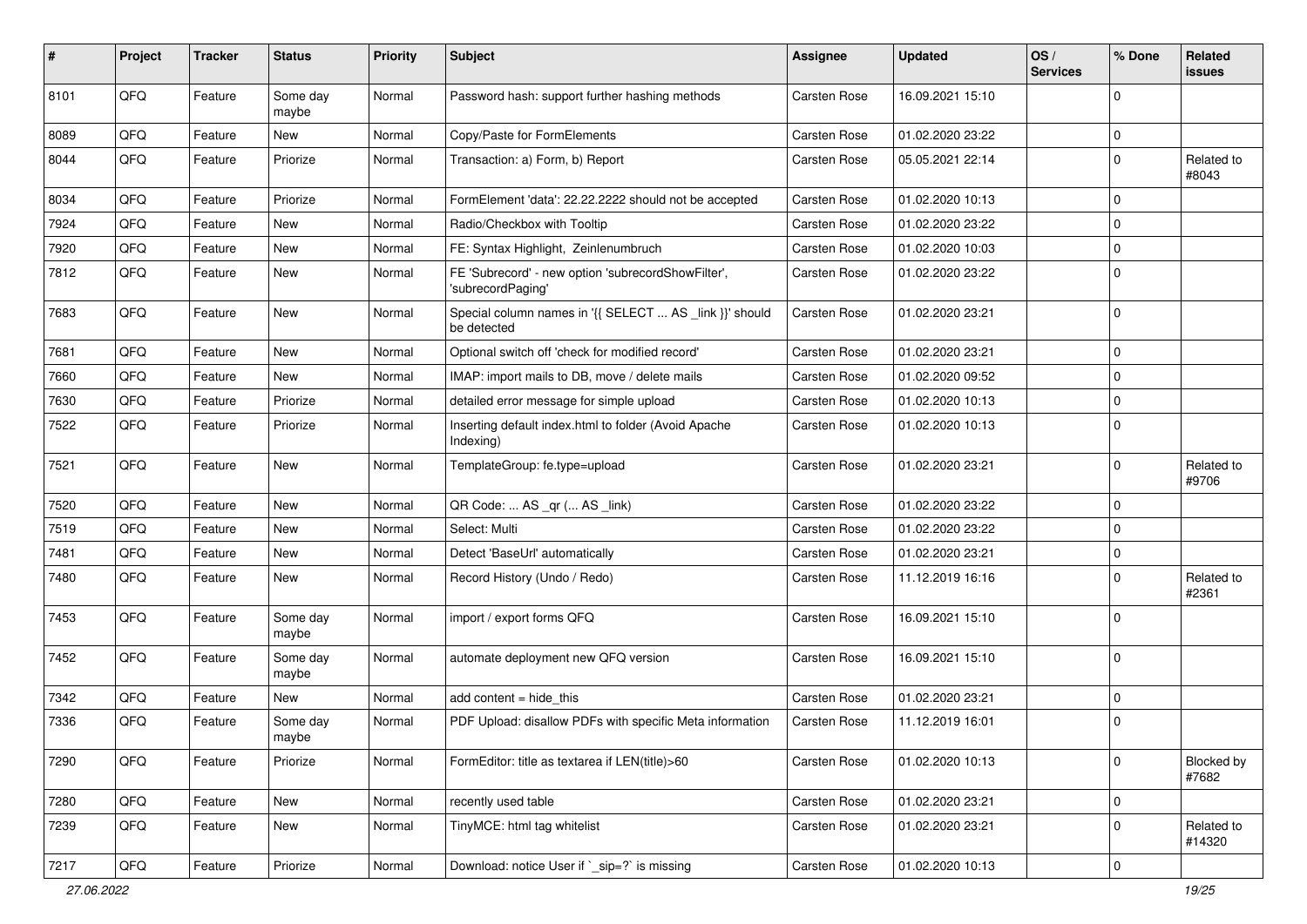| #    | Project | <b>Tracker</b> | <b>Status</b>     | <b>Priority</b> | Subject                                                                                                                    | Assignee            | <b>Updated</b>   | OS/<br><b>Services</b> | % Done      | Related<br><b>issues</b>                    |
|------|---------|----------------|-------------------|-----------------|----------------------------------------------------------------------------------------------------------------------------|---------------------|------------------|------------------------|-------------|---------------------------------------------|
| 7175 | QFQ     | Feature        | <b>New</b>        | Normal          | Upload: md5 hash as filename                                                                                               | Carsten Rose        | 01.02.2020 23:21 |                        | $\Omega$    |                                             |
| 7119 | QFQ     | Feature        | <b>New</b>        | Normal          | Upload: scaleDownWidth, scaleDownHeight                                                                                    | Carsten Rose        | 01.02.2020 23:21 |                        | $\Omega$    |                                             |
| 7109 | QFQ     | Feature        | <b>New</b>        | Normal          | Dynamic Updates: row/element hide                                                                                          | Carsten Rose        | 01.02.2020 23:22 |                        | $\Omega$    | Has<br>duplicate<br>#4081                   |
| 7107 | QFQ     | Feature        | Some day<br>maybe | Normal          | Showcase Registration Tool: Anmeldung / Administration :<br>Liste Anmeldungen / Emaileinaldung                             | Carsten Rose        | 11.12.2019 16:01 |                        | $\Omega$    |                                             |
| 7102 | QFQ     | Feature        | <b>New</b>        | Normal          | Comment sign in report: '#' and '--'                                                                                       | Carsten Rose        | 01.02.2020 23:21 |                        | $\Omega$    |                                             |
| 7099 | QFQ     | Feature        | <b>New</b>        | Normal          | Redesign FormEditor                                                                                                        | Carsten Rose        | 01.02.2020 23:21 |                        | $\mathbf 0$ |                                             |
| 6998 | QFQ     | Feature        | Priorize          | Normal          | Form: with debug=on show column information as tooltip of<br>column label                                                  | Carsten Rose        | 01.02.2020 10:13 |                        | 0           |                                             |
| 6855 | QFQ     | Feature        | New               | Normal          | With {{feUser:U}}!={{feUser:T}}: Save / Delete: only possible<br>with {{feUserSave:U}}='yes' and '{{feUserDelete:U}}='yes' | Carsten Rose        | 01.02.2020 23:21 |                        | 0           |                                             |
| 6765 | QFQ     | Feature        | <b>New</b>        | Normal          | Moeglichkeit via QFQ eigene Logs zu schreiben                                                                              | Carsten Rose        | 01.02.2020 23:21 |                        | $\Omega$    |                                             |
| 6723 | QFQ     | Feature        | <b>New</b>        | Normal          | Report QFQ Installation and Version                                                                                        | Carsten Rose        | 12.06.2021 09:07 |                        | $\mathbf 0$ |                                             |
| 6715 | QFQ     | Feature        | Some day<br>maybe | Normal          | Code-Refactoring: dbArray vereinheitlichen                                                                                 | Carsten Rose        | 11.12.2019 16:02 |                        | $\Omega$    |                                             |
| 6609 | QFQ     | Feature        | <b>New</b>        | Normal          | Formlet: JSON API erweitern                                                                                                | <b>Carsten Rose</b> | 01.02.2020 23:21 |                        | 50          |                                             |
| 6602 | QFQ     | Feature        | <b>New</b>        | Normal          | Formlet: in Report auf Mausklick ein mini-form oeffnen                                                                     | Carsten Rose        | 11.12.2019 16:16 |                        | $\Omega$    |                                             |
| 6594 | QFQ     | Feature        | <b>New</b>        | Normal          | Excel: on download, check if there is a valid sip                                                                          | Carsten Rose        | 01.02.2020 23:21 |                        | $\Omega$    |                                             |
| 6437 | QFQ     | Feature        | New               | Normal          | Neuer Mode Button bei FormElementen                                                                                        | Carsten Rose        | 01.02.2020 23:21 |                        | $\Omega$    | Related to<br>#9668,<br>Blocked by<br>#9678 |
| 6292 | QFQ     | Feature        | <b>New</b>        | Normal          | Download: File speichern mit Hash aber original Filename in<br>der Datenbank vermerken fuer Downloads                      | <b>Carsten Rose</b> | 01.02.2020 23:21 |                        | $\Omega$    |                                             |
| 6289 | QFQ     | Feature        | <b>New</b>        | Normal          | Form: Log                                                                                                                  | Carsten Rose        | 01.02.2020 23:21 |                        | $\Omega$    |                                             |
| 6261 | QFQ     | Feature        | <b>New</b>        | Normal          | Persistent SIP                                                                                                             | Carsten Rose        | 12.06.2021 09:07 |                        | $\Omega$    | Related to<br>#10819                        |
| 6250 | QFQ     | Feature        | In Progress       | Normal          | Enhance layout: a) Subrecord, b) Subrecord-Title                                                                           | Carsten Rose        | 01.02.2020 23:22 |                        | $\Omega$    | Related to<br>#5391                         |
| 5983 | QFQ     | Feature        | Some day<br>maybe | Normal          | Form Submit (save & update): normalize date/-time FE                                                                       | Carsten Rose        | 01.02.2020 23:19 |                        | $\Omega$    |                                             |
| 5942 | QFQ     | Feature        | Priorize          | Normal          | 'L' and 'type': append to links, generate via 'link' by using<br>'u.' .                                                    | Carsten Rose        | 01.02.2020 10:13 |                        | 0           |                                             |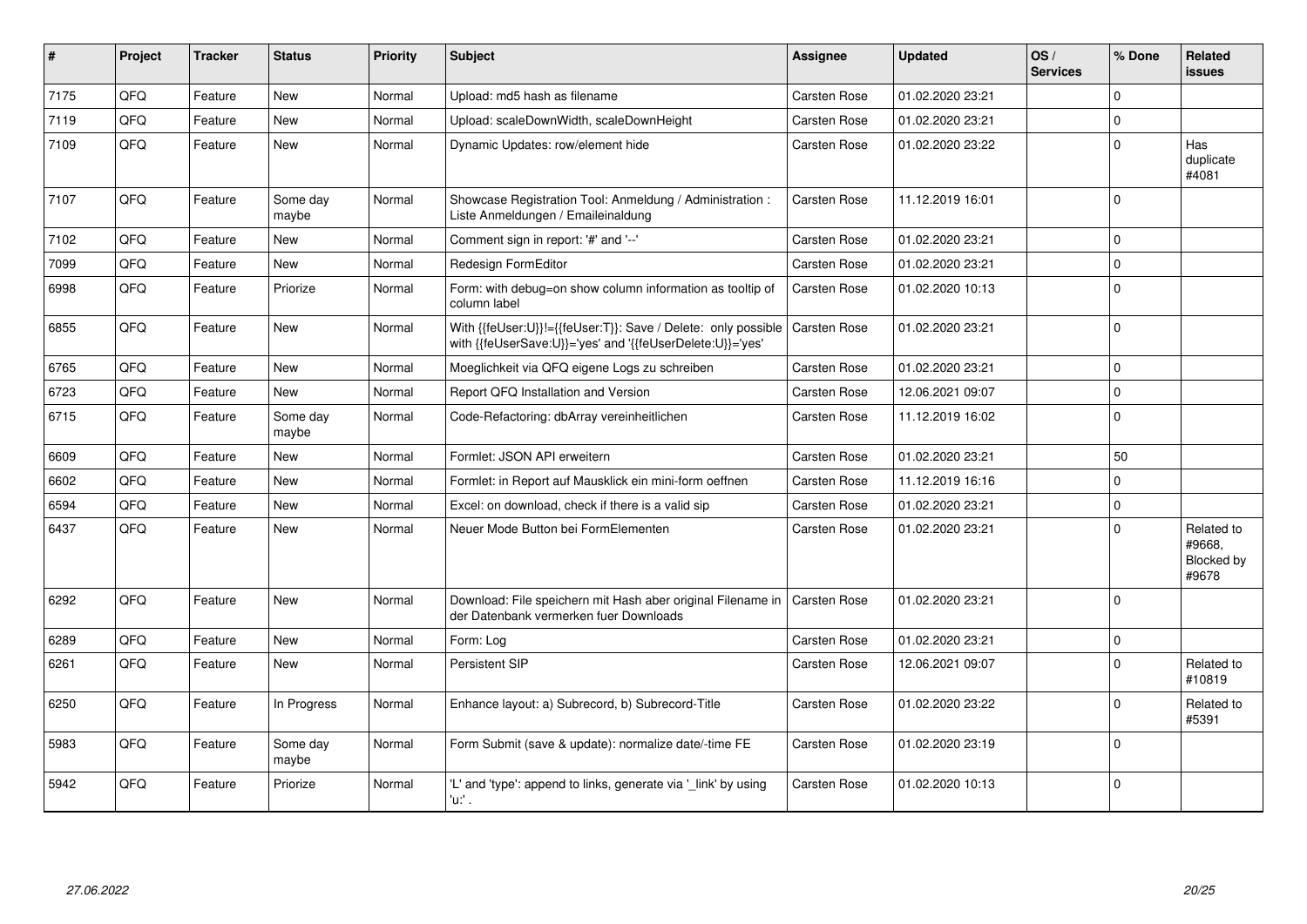| #    | Project | <b>Tracker</b> | <b>Status</b>     | <b>Priority</b> | <b>Subject</b>                                                                                     | Assignee     | <b>Updated</b>   | OS/<br><b>Services</b> | % Done      | Related<br><b>issues</b>                    |
|------|---------|----------------|-------------------|-----------------|----------------------------------------------------------------------------------------------------|--------------|------------------|------------------------|-------------|---------------------------------------------|
| 5894 | QFQ     | Feature        | Feedback          | Normal          | Typeahead in Report: show/hide rows dynamically                                                    | Carsten Rose | 18.02.2022 08:50 |                        | $\Omega$    | Related to<br>#5893.<br>Related to<br>#5885 |
| 5852 | QFQ     | Feature        | Some day<br>maybe | Normal          | Logging: mail.log / sql.log - im FE anzeigen und via AJAX<br>aktualisieren                         | Carsten Rose | 01.02.2020 23:19 |                        | $\mathbf 0$ | Related to<br>#5885                         |
| 5782 | QFQ     | Feature        | <b>New</b>        | Normal          | <b>NextCloud API</b>                                                                               | Carsten Rose | 01.02.2020 10:02 |                        | $\Omega$    |                                             |
| 5695 | QFQ     | Feature        | In Progress       | Normal          | <b>Multiform</b>                                                                                   | Carsten Rose | 02.01.2021 18:38 |                        | $\mathbf 0$ |                                             |
| 5665 | QFQ     | Feature        | Some day<br>maybe | Normal          | Versuch das '{{!' nicht mehr noetig ist.                                                           | Carsten Rose | 01.02.2020 23:20 |                        | $\mathbf 0$ | Related to<br>#7432,<br>Related to<br>#7434 |
| 5579 | QFQ     | Feature        | Some day<br>maybe | Normal          | Enhance Doc / Presentation: variable type 'link column type'                                       | Carsten Rose | 01.02.2020 23:19 |                        | $\Omega$    |                                             |
| 5548 | QFQ     | Feature        | Some day<br>maybe | Normal          | 801 Textfiles/Scriptfiles als Thumbnail                                                            | Carsten Rose | 07.03.2022 16:26 |                        | $\mathbf 0$ |                                             |
| 5480 | QFQ     | Feature        | Some day<br>maybe | Normal          | QFQ: Dokumentation mit Screenshots versehen                                                        | Carsten Rose | 01.02.2020 23:20 |                        | $\mathbf 0$ | Related to<br>#9879                         |
| 5428 | QFQ     | Feature        | Some day<br>maybe | Normal          | secure thumbnail: late render on access.                                                           | Carsten Rose | 01.02.2020 23:20 |                        | $\Omega$    |                                             |
| 5345 | QFQ     | Feature        | New               | Normal          | Report: UPDATE / INSERT / DELETE statements should<br>trigger subqueries, depending on the result. | Carsten Rose | 27.05.2020 16:11 |                        | $\Omega$    |                                             |
| 5132 | QFQ     | Feature        | Some day<br>maybe | Normal          | Error Message sendmail missing attachment: more details                                            | Carsten Rose | 01.02.2020 23:19 |                        | $\mathbf 0$ |                                             |
| 5131 | QFQ     | Feature        | <b>New</b>        | Normal          | Activate Spin Gear ('wait/busy' indicator) via LINK attribute                                      | Carsten Rose | 01.02.2020 23:21 |                        | $\mathbf 0$ |                                             |
| 4956 | QFQ     | Feature        | Some day<br>maybe | Normal          | Sendmail: Benutzerdefinierte Headers                                                               | Carsten Rose | 11.12.2019 16:02 |                        | $\mathbf 0$ |                                             |
| 4872 | QFQ     | Feature        | Some day<br>maybe | Normal          | Fields of Typo3 page available in STORE_TYPO3                                                      | Carsten Rose | 01.02.2020 23:19 |                        | $\mathbf 0$ |                                             |
| 4869 | QFQ     | Feature        | Some day<br>maybe | Normal          | Dynamic Update (show, hide, readonly?, required?) for<br><b>Template Group Elements</b>            | Carsten Rose | 01.02.2020 23:19 |                        | $\mathbf 0$ | Related to<br>#4865                         |
| 4839 | QFQ     | Feature        | Some day<br>maybe | Normal          | qfq-handle in <head> Abschnitt</head>                                                              | Carsten Rose | 11.12.2019 16:02 |                        | $\mathbf 0$ |                                             |
| 4757 | QFQ     | Feature        | Some day<br>maybe | Normal          | Test subrecord: download links ok? Links ok?                                                       | Carsten Rose | 01.02.2020 23:20 |                        | $\Omega$    |                                             |
| 4652 | QFQ     | Feature        | Some day<br>maybe | Normal          | UZH CD: Weiterleitung auf benutzerdefinierte 403/404 Seite                                         | Carsten Rose | 01.02.2020 23:20 |                        | $\mathbf 0$ |                                             |
| 4650 | QFQ     | Feature        | Some day<br>maybe | Normal          | Convert html to doc/rtf                                                                            | Carsten Rose | 01.02.2020 23:20 |                        | $\Omega$    | Related to<br>#10704                        |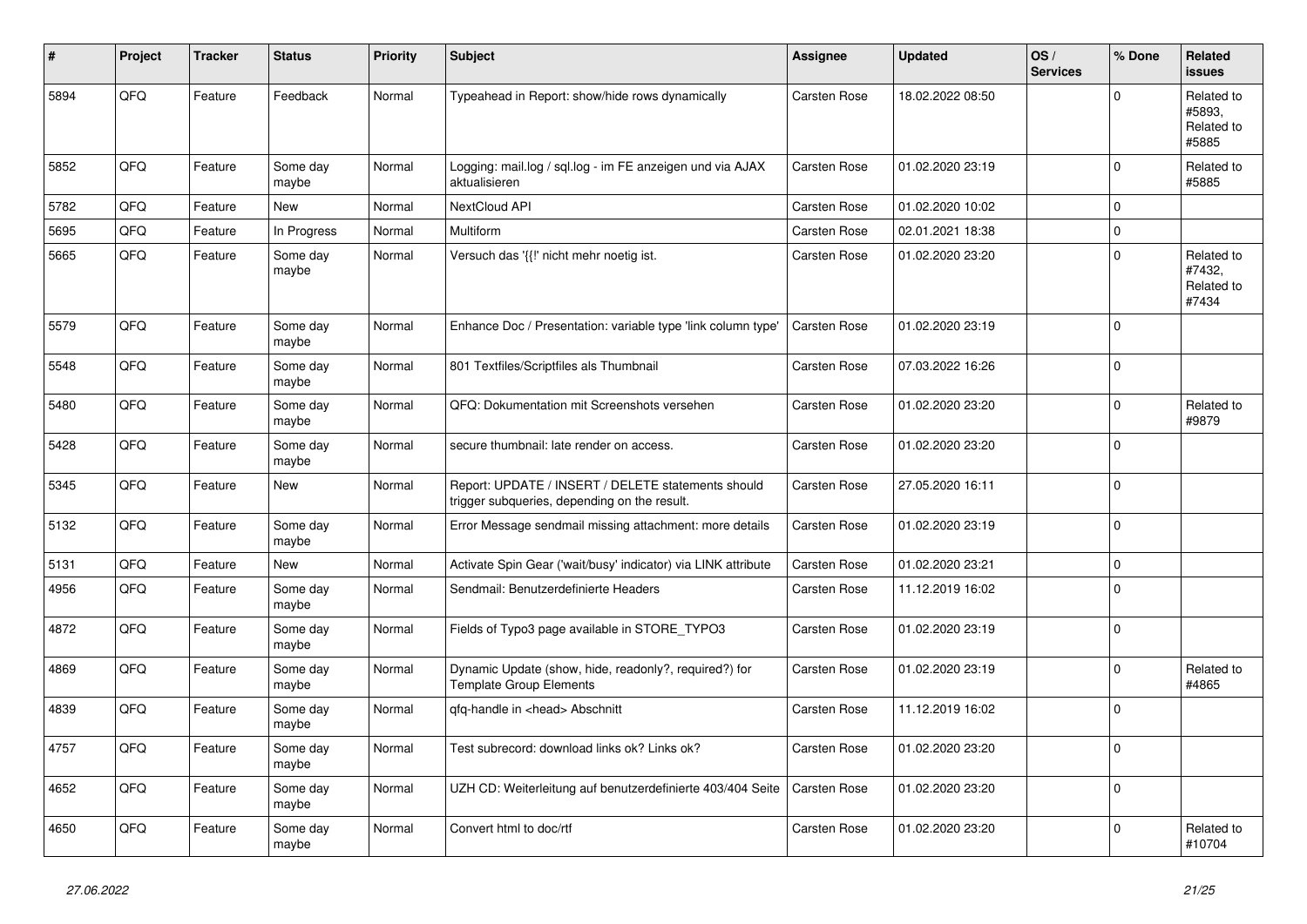| #    | Project | <b>Tracker</b> | <b>Status</b>     | <b>Priority</b> | Subject                                                                                                                 | <b>Assignee</b> | <b>Updated</b>   | OS/<br><b>Services</b> | % Done      | Related<br>issues                           |
|------|---------|----------------|-------------------|-----------------|-------------------------------------------------------------------------------------------------------------------------|-----------------|------------------|------------------------|-------------|---------------------------------------------|
| 4606 | QFQ     | Feature        | Some day<br>maybe | Normal          | link: qualifier to render bootstrap button                                                                              | Carsten Rose    | 01.02.2020 23:19 |                        | $\Omega$    |                                             |
| 4413 | QFQ     | Feature        | New               | Normal          | fieldset: show/hidden, modeSql, dynamicUpdate                                                                           | Carsten Rose    | 09.02.2022 15:19 |                        | $\mathbf 0$ |                                             |
| 4365 | QFQ     | Feature        | Some day<br>maybe | Normal          | Multi Language: new way of config                                                                                       | Carsten Rose    | 01.02.2020 23:20 |                        | $\Omega$    |                                             |
| 4349 | QFQ     | Feature        | Some day<br>maybe | Normal          | link download: downloaded external URL to<br>deliver/concatenate - check mimetipe and handle it correctly               | Carsten Rose    | 11.12.2019 16:02 |                        | 0           |                                             |
| 4343 | QFQ     | Feature        | Some day<br>maybe | Normal          | Link: Classifier to add 'attributes'                                                                                    | Carsten Rose    | 01.02.2020 23:20 |                        | $\Omega$    | Related to<br>#14077                        |
| 4330 | QFQ     | Feature        | Some day<br>maybe | Normal          | Error Message: report missing {{ / }} in sqlUpdate, sqlInsert,<br>sqlDelete, sqlAfter, sqlBefore in FE action elements. | Carsten Rose    | 01.02.2020 23:20 |                        | $\mathbf 0$ |                                             |
| 4259 | QFQ     | Feature        | Some day<br>maybe | Normal          | Instant trigger a cron job                                                                                              | Carsten Rose    | 11.12.2019 16:03 |                        | 0           |                                             |
| 4250 | QFQ     | Feature        | <b>New</b>        | Normal          | AutoCron in QFQ via PHP                                                                                                 | Carsten Rose    | 01.02.2020 23:21 |                        | $\Omega$    | Related to<br>#3292,<br>Related to<br>#3291 |
| 4197 | QFQ     | Feature        | Some day<br>maybe | Normal          | Unit Test fuer JSON Stream von QuickFormQuery.php ><br>doForm()                                                         | Carsten Rose    | 11.12.2019 16:03 |                        | 0           |                                             |
| 4082 | QFQ     | Feature        | <b>New</b>        | Normal          | Dynamic Update: modeSql - useful default                                                                                | Carsten Rose    | 01.02.2020 23:22 |                        | 0           |                                             |
| 4050 | QFQ     | Feature        | <b>New</b>        | Normal          | sql.log: 1) FormElement ID which causes a specific action,<br>2) Result in the same row.                                | Carsten Rose    | 15.04.2020 11:35 |                        | $\Omega$    | Related to<br>#5458                         |
| 4026 | QFQ     | Feature        | Some day<br>maybe | Normal          | sqlLog.sql: log number of FE.id                                                                                         | Carsten Rose    | 11.12.2019 16:03 |                        | $\mathbf 0$ | Related to<br>#5458                         |
| 4023 | QFQ     | Feature        | <b>New</b>        | Normal          | prepared statements - FE action: salveld, sqllnsert,<br>sqlUpdate, sqlDelete, sqlBefore, sqlAfter                       | Carsten Rose    | 11.12.2019 16:15 |                        | $\Omega$    |                                             |
| 4018 | QFQ     | Feature        | Some day<br>maybe | Normal          | typeahead: solve problem with potential long query<br>parameter                                                         | Carsten Rose    | 11.12.2019 16:03 |                        | $\mathbf 0$ |                                             |
| 3991 | QFQ     | Feature        | Some day<br>maybe | Normal          | report: Columnname '_skipWrap' skips 'fbeg', 'fend'                                                                     | Carsten Rose    | 11.12.2019 16:03 |                        | 0           |                                             |
| 3947 | QFQ     | Feature        | Some day<br>maybe | Normal          | Attack detectect: logout current user                                                                                   | Carsten Rose    | 11.12.2019 16:03 |                        | 0           | Related to<br>#5458,<br>Related to<br>#6299 |
| 3942 | QFG     | Feature        | Some day<br>maybe | Normal          | Action Elemente: neu generierte IDs via FE weitergeben                                                                  | Carsten Rose    | 11.12.2019 16:03 |                        | $\mathbf 0$ | Related to<br>#3941                         |
| 3941 | QFG     | Feature        | Some day<br>maybe | Normal          | sqlAfter: es sollten mehrere moeglich sein                                                                              | Carsten Rose    | 11.12.2019 16:03 |                        | 0           | Related to<br>#3942                         |
| 3905 | QFQ     | Feature        | Some day<br>maybe | Normal          | Documentation: Best Practice anhand eines Online<br>Bewerbungstools                                                     | Carsten Rose    | 11.12.2019 16:03 |                        | 0           |                                             |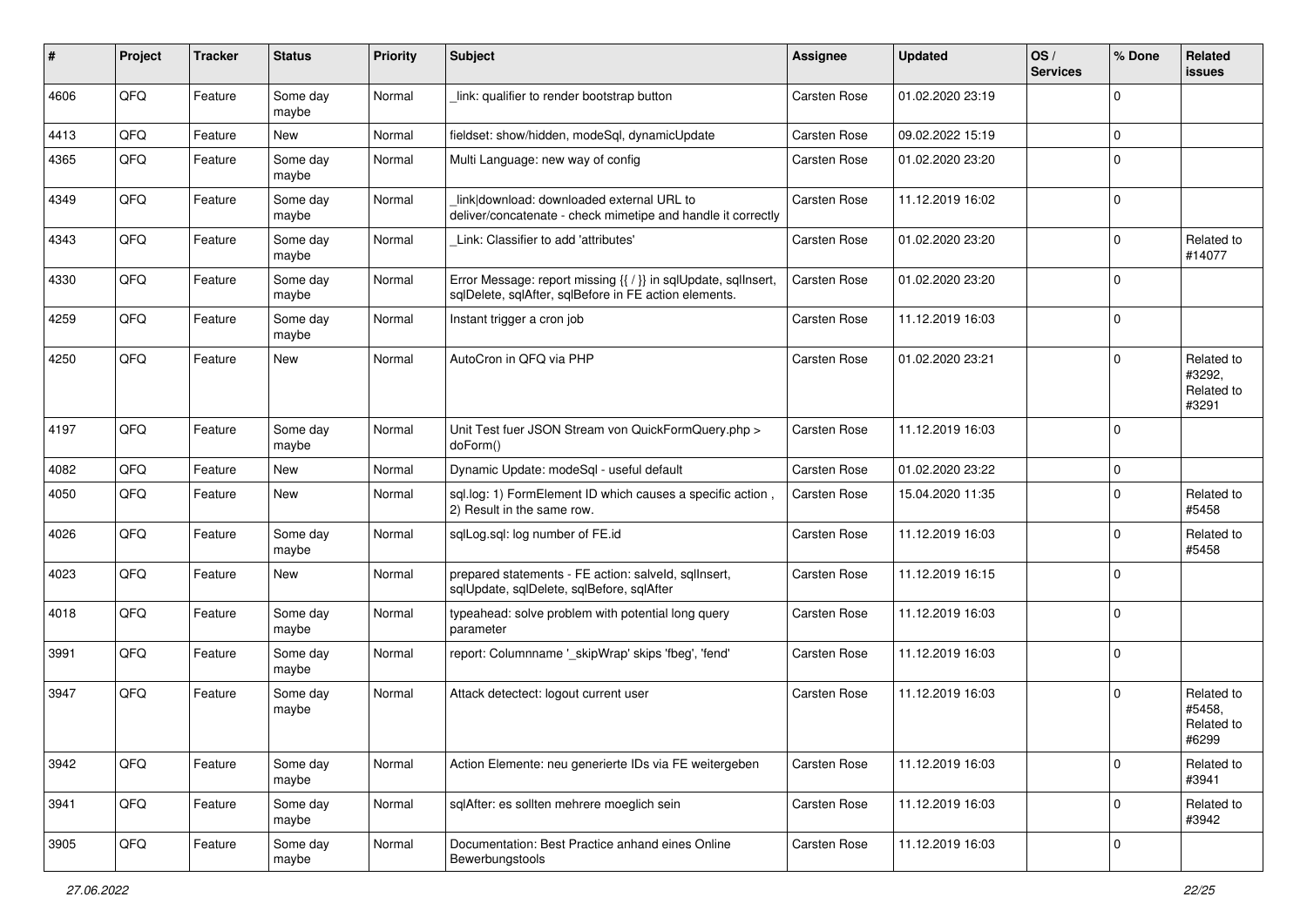| ∦    | Project | <b>Tracker</b> | <b>Status</b>     | <b>Priority</b> | Subject                                                                                                                                      | <b>Assignee</b> | <b>Updated</b>   | OS/<br><b>Services</b> | % Done      | Related<br><b>issues</b>                    |
|------|---------|----------------|-------------------|-----------------|----------------------------------------------------------------------------------------------------------------------------------------------|-----------------|------------------|------------------------|-------------|---------------------------------------------|
| 3900 | QFQ     | Feature        | Some day<br>maybe | Normal          | Extend documentation of 'Copy / Paste'                                                                                                       | Carsten Rose    | 11.12.2019 16:03 |                        | $\Omega$    | Related to<br>#3899                         |
| 3877 | QFQ     | Feature        | Some day<br>maybe | Normal          | FormEditor: die Felder die aktuell nicht gebraucht werden<br>nur auf readonly/disabled setzen (nicht ausblenden > das<br>irritiert.          | Carsten Rose    | 11.12.2019 16:03 |                        | $\mathbf 0$ |                                             |
| 3867 | QFQ     | Feature        | Priorize          | Normal          | Readonly Formular: Template Groups add/delete<br>ausbeldnen                                                                                  | Carsten Rose    | 05.05.2021 22:12 |                        | 0           |                                             |
| 3864 | QFQ     | Feature        | New               | Normal          | Encrypt / decrypt field                                                                                                                      | Carsten Rose    | 08.03.2021 18:08 |                        | $\Omega$    |                                             |
| 3708 | QFQ     | Feature        | Some day<br>maybe | Normal          | Form: input - 'specialchars', 'none'  gewisse tags<br>erlauben, andere verbieten                                                             | Carsten Rose    | 11.12.2019 16:02 |                        | $\Omega$    | Related to<br>#14320                        |
| 3677 | QFQ     | Feature        | Some day<br>maybe | Normal          | wkhtmltopdf: FE User access prohibited, if client IP changes<br>- \$TYPO3_CONF_VARS[FE][lockIP]                                              | Carsten Rose    | 11.12.2019 16:02 |                        | $\Omega$    |                                             |
| 3666 | QFQ     | Feature        | Some day<br>maybe | Normal          | a) Performance Messung: mysql_real_escape_string() im<br>Vergleich zu str_replace(), b) doppeltes Aufrufen von<br>mysql_real_escape_string() | Carsten Rose    | 11.12.2019 16:02 |                        | 0           |                                             |
| 3504 | QFQ     | Feature        | <b>New</b>        | Normal          | Logging: welche Action FEs werden wann wie ausgefuehrt                                                                                       | Carsten Rose    | 01.02.2020 23:21 |                        | $\Omega$    | Related to<br>#5458,<br>Related to<br>#4092 |
| 3458 | QFQ     | Feature        | Some day<br>maybe | Normal          | Display 'Edit Form Element'-Checkbox on form: should<br>depend on FE Group                                                                   | Carsten Rose    | 11.12.2019 16:02 |                        | $\Omega$    | Related to<br>#3447                         |
| 3457 | QFQ     | Feature        | Some day<br>maybe | Normal          | LDAP: concat multi values to one single entry                                                                                                | Carsten Rose    | 11.12.2019 16:02 |                        | $\Omega$    |                                             |
| 3432 | QFQ     | Feature        | New               | Normal          | subrecord: dynamicUpdate                                                                                                                     | Carsten Rose    | 11.06.2020 21:10 |                        | $\Omega$    | Related to<br>#5691                         |
| 3402 | QFQ     | Feature        | Some day<br>maybe | Normal          | Syntax Highlighting via CodeMirror                                                                                                           | Carsten Rose    | 11.12.2019 16:02 |                        | 100         | Related to<br>#3207                         |
| 3385 | QFQ     | Feature        | Some day<br>maybe | Normal          | templateGroup: insert/update/delete non primary records                                                                                      | Carsten Rose    | 11.12.2019 16:02 |                        | $\Omega$    |                                             |
| 3350 | QFQ     | Feature        | Some day<br>maybe | Normal          | FormEditor: Hilfetext hinter 'checktype'                                                                                                     | Carsten Rose    | 11.12.2019 16:02 |                        | $\mathbf 0$ |                                             |
| 3332 | QFQ     | Feature        | Some day<br>maybe | Normal          | Uploads: Thumbnails, Details zum hochgeladenen File                                                                                          | Carsten Rose    | 11.12.2019 16:02 |                        | $\Omega$    | Related to<br>#3264,<br>Related to<br>#5333 |
| 3331 | QFG     | Feature        | Some day<br>maybe | Normal          | Default Tooltip fuer page? Links: mit Form und Record ID                                                                                     | Carsten Rose    | 11.12.2019 16:02 |                        | $\mathbf 0$ |                                             |
| 3291 | QFQ     | Feature        | Some day<br>maybe | Normal          | AutoCron websiteToken                                                                                                                        | Carsten Rose    | 11.12.2019 16:02 |                        | $\mathbf 0$ | Related to<br>#4250                         |
| 3285 | QFG     | Feature        | Some day<br>maybe | Normal          | Zeichenlimit pro Feld: textarea / editor                                                                                                     | Carsten Rose    | 11.12.2019 16:02 |                        | 0           |                                             |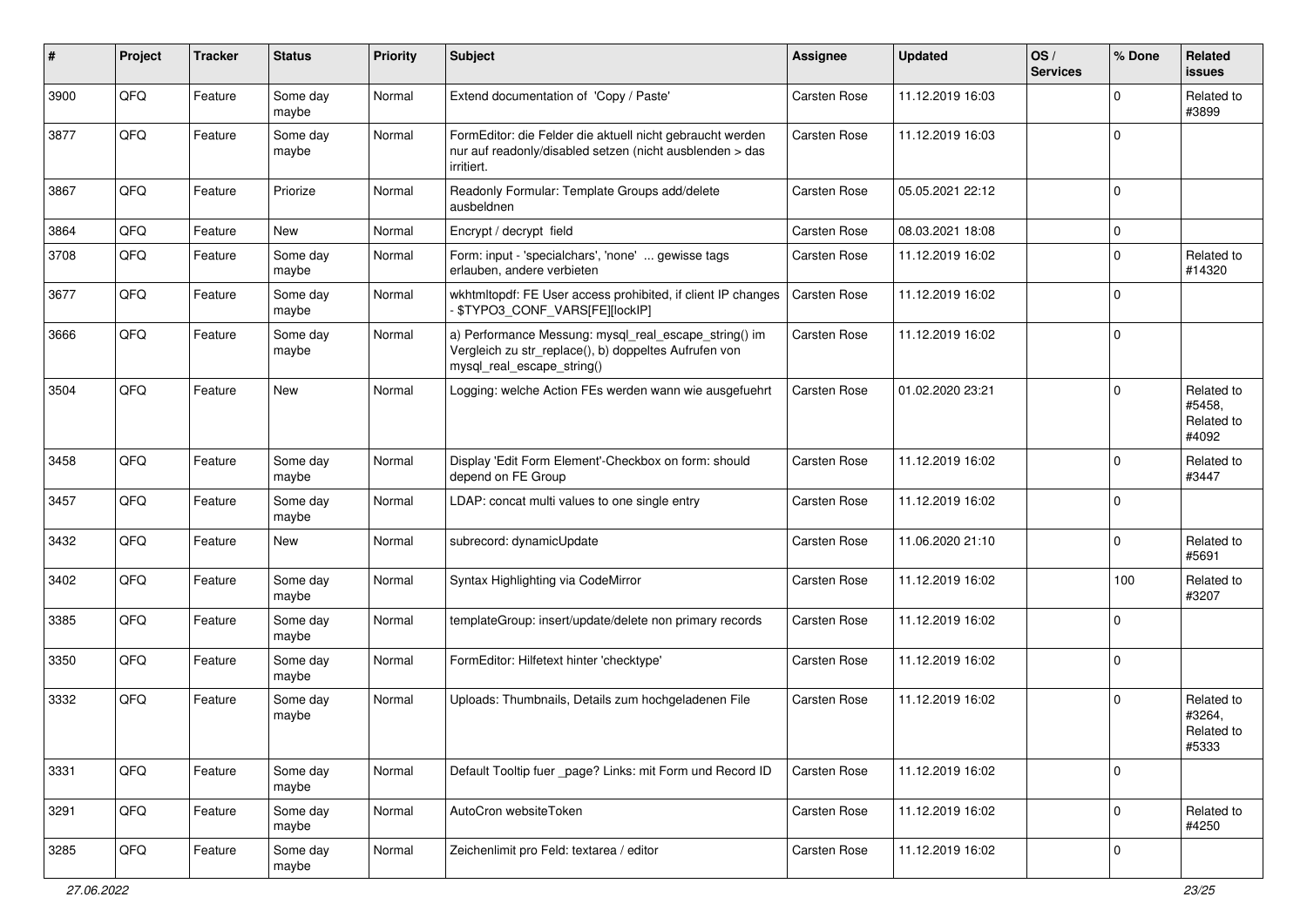| $\vert$ # | Project | <b>Tracker</b> | <b>Status</b>     | <b>Priority</b> | <b>Subject</b>                                                                                                     | Assignee      | <b>Updated</b>   | OS/<br><b>Services</b> | % Done      | Related<br>issues                                                                                                                                                     |
|-----------|---------|----------------|-------------------|-----------------|--------------------------------------------------------------------------------------------------------------------|---------------|------------------|------------------------|-------------|-----------------------------------------------------------------------------------------------------------------------------------------------------------------------|
| 3267      | QFQ     | Feature        | Some day<br>maybe | Normal          | 2 Forms auf einer Seite: real + Read only                                                                          | Carsten Rose  | 11.12.2019 16:03 |                        | $\Omega$    |                                                                                                                                                                       |
| 3216      | QFQ     | Feature        | Some day<br>maybe | Normal          | dynamic update für checkbox label2                                                                                 | Carsten Rose  | 11.12.2019 16:03 |                        | $\Omega$    | Related to<br>#2081                                                                                                                                                   |
| 2995      | QFQ     | Feature        | Some day<br>maybe | Normal          | Dropdown JQuery Plugin: 'chosen' - Moeglichkeit um Select<br>Listen mehr Funktion zu geben. Kein Bootstrap noetig. | Carsten Rose  | 11.12.2019 16:03 |                        | l 0         |                                                                                                                                                                       |
| 2361      | QFQ     | Feature        | New               | Normal          | Logging wer/wann/wo welches Formular aufgerufen hat                                                                | Carsten Rose  | 11.12.2019 16:15 |                        | $\Omega$    | Related to<br>#4432,<br>Related to<br>#7480                                                                                                                           |
| 2084      | QFQ     | Feature        | Some day<br>maybe | Normal          | Mailto mit encryption: Subrecord                                                                                   | Carsten Rose  | 11.12.2019 16:03 |                        | l 0         | Related to<br>#2082                                                                                                                                                   |
| 1946      | QFQ     | Feature        | Some day<br>maybe | Normal          | Kontrolle ob der ReadOnly Modus bei den<br>Formularelementen korrekt implementiert ist                             | Carsten Rose  | 11.12.2019 16:03 |                        | $\mathbf 0$ |                                                                                                                                                                       |
| 1635      | QFQ     | Feature        | Some day<br>maybe | Normal          | QFQ Extension content record: weitere Optionen<br>einblenden.                                                      | Carsten Rose  | 11.12.2019 16:03 |                        | l 0         |                                                                                                                                                                       |
| 14376     | QFQ     | Feature        | <b>New</b>        | Normal          | QFQ Bootstrap: if missing, create stored procedures                                                                | Enis Nuredini | 19.06.2022 16:37 |                        | $\mathbf 0$ |                                                                                                                                                                       |
| 14320     | QFQ     | Feature        | ToDo              | Normal          | Allow specific HTML Tags and Attributes: general, TinyMCE                                                          | Enis Nuredini | 17.06.2022 10:44 |                        | $\Omega$    | Related to<br>#12664,<br>Related to<br>#12039,<br>Related to<br>#11702.<br>Related to<br>#7239,<br>Related to<br>#3708,<br>Related to<br>#3646,<br>Related to<br>#880 |
| 14227     | QFQ     | Feature        | <b>New</b>        | Normal          | Selenium Konkurrenz: cypress.io                                                                                    | Enis Nuredini | 28.05.2022 11:02 |                        | $\mathbf 0$ |                                                                                                                                                                       |
| 14028     | QFQ     | Feature        | <b>New</b>        | Normal          | Required notification: visual nicer                                                                                | Enis Nuredini | 28.05.2022 11:01 |                        | $\pmb{0}$   |                                                                                                                                                                       |
| 13945     | QFQ     | Feature        | New               | Normal          | As link: content before/after link                                                                                 | Enis Nuredini | 28.05.2022 11:01 |                        | $\mathbf 0$ | Related to<br>#12262                                                                                                                                                  |
| 13900     | QFQ     | Feature        | Priorize          | Normal          | Selenium: Check das Cookie/PDF funktioniert                                                                        | Enis Nuredini | 25.03.2022 12:45 |                        | $\pmb{0}$   |                                                                                                                                                                       |
| 13608     | QFQ     | Feature        | Some day<br>maybe | Normal          | Automatic Browser Language Redirect                                                                                | Enis Nuredini | 17.06.2022 08:35 |                        | $\Omega$    |                                                                                                                                                                       |
| 13572     | QFQ     | Feature        | Feedback          | Normal          | Form Load: misleading error message on trying to load non<br>existent primary record                               | Enis Nuredini | 16.05.2022 23:16 |                        | 100         |                                                                                                                                                                       |